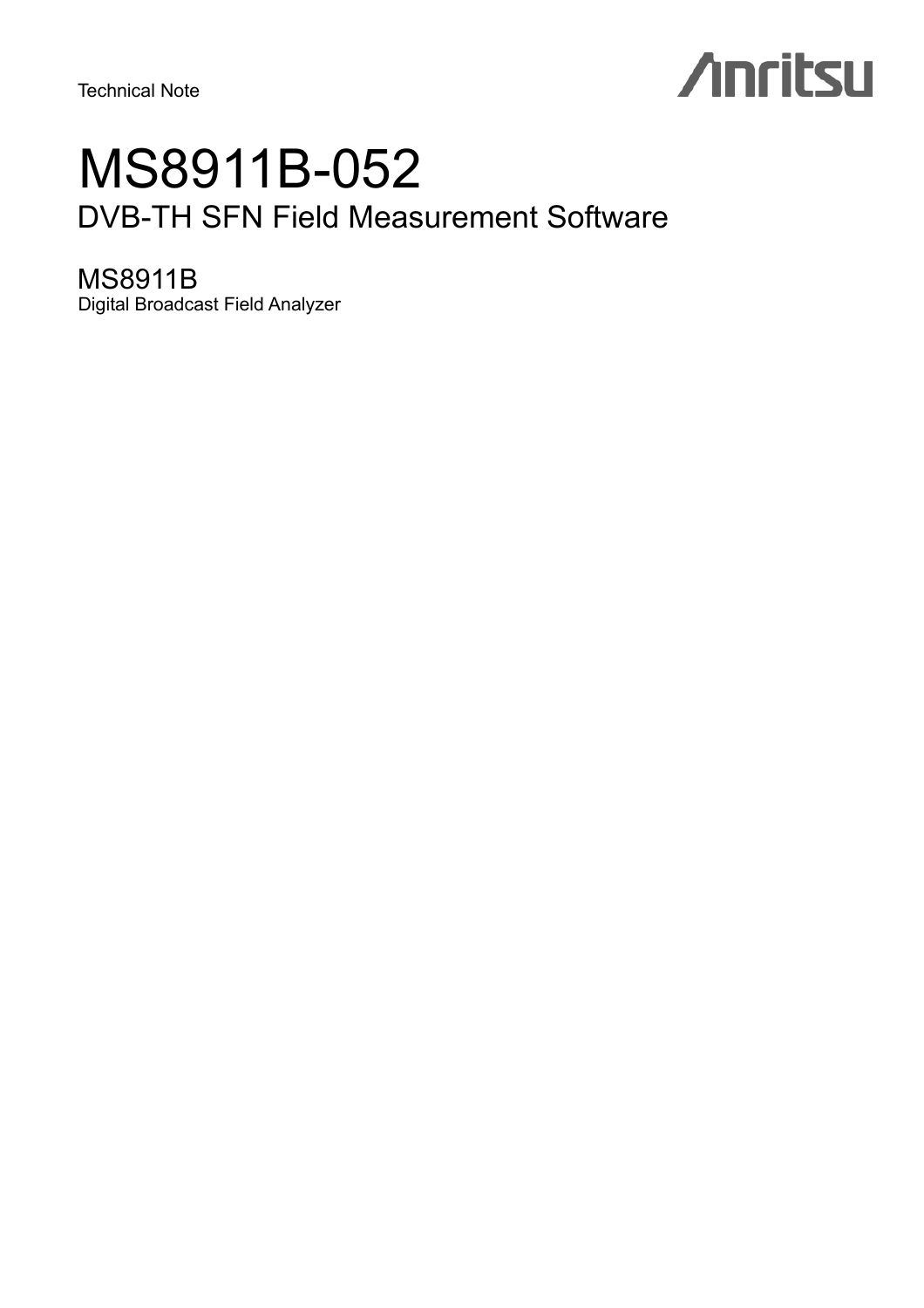#### **Contents**

| 1.1       |                                                                      |  |
|-----------|----------------------------------------------------------------------|--|
| 1.2       |                                                                      |  |
|           |                                                                      |  |
| 2.1       |                                                                      |  |
| 2.2       |                                                                      |  |
| 2.3       |                                                                      |  |
| 2.4       |                                                                      |  |
| 2.5       |                                                                      |  |
|           |                                                                      |  |
| 3.1       |                                                                      |  |
| 3.2       |                                                                      |  |
| 3.3       |                                                                      |  |
|           | Section 4 Field Strength Measurement (Height Pattern Measurement)  9 |  |
| 4.1       |                                                                      |  |
| 4.2       |                                                                      |  |
| 4.3       |                                                                      |  |
| 4.4       |                                                                      |  |
| 4.5       |                                                                      |  |
|           |                                                                      |  |
| 5.1       |                                                                      |  |
| 5.2       |                                                                      |  |
| 5.3       |                                                                      |  |
| 5.4       |                                                                      |  |
| Section 6 |                                                                      |  |
| 6.1       |                                                                      |  |
| 6.2       |                                                                      |  |
| 6.3       | Control of Pseudo-path Occurrence (FFT Start Position Adjustment)22  |  |
| 6.4       |                                                                      |  |
| Section 7 |                                                                      |  |
| 7.1       |                                                                      |  |
| 7.2       |                                                                      |  |
| Section 8 |                                                                      |  |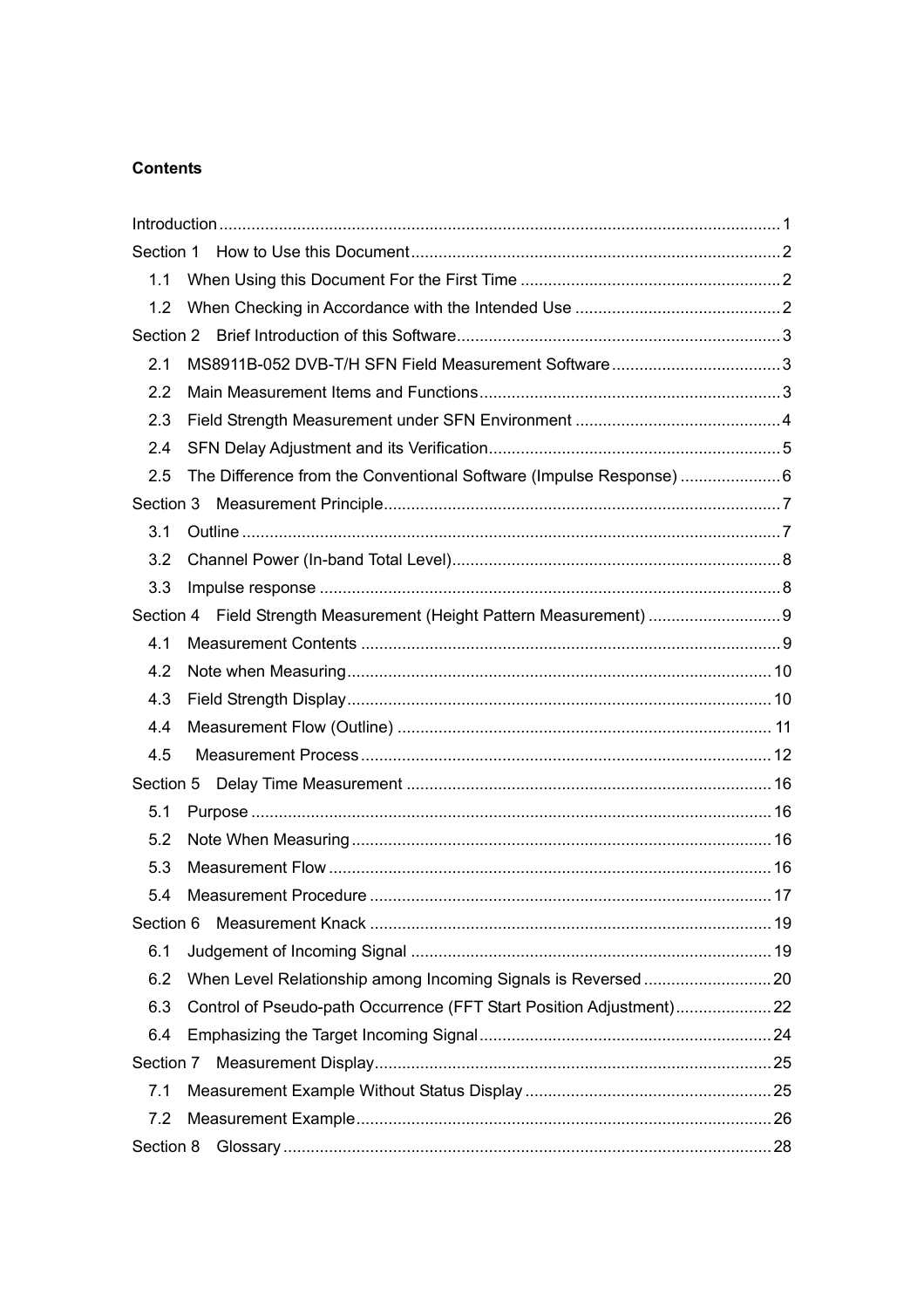#### **Introduction**

This document is intended for skillful use on MS8911B-052 DVB-T/H SFN Field Measurement Software\* (Hereinafter, abbreviated to this software).

With this software, the user can accurately measure the level under SFN environment, although there are several incoming signals. This software can actualize the measurement, which has been for long time considered very difficult to realize.

This document provides measurement procedure or precaution when using this software, so that the user can perform the correct measurement. Principle of measurement is also described. Please look over this document before using this software.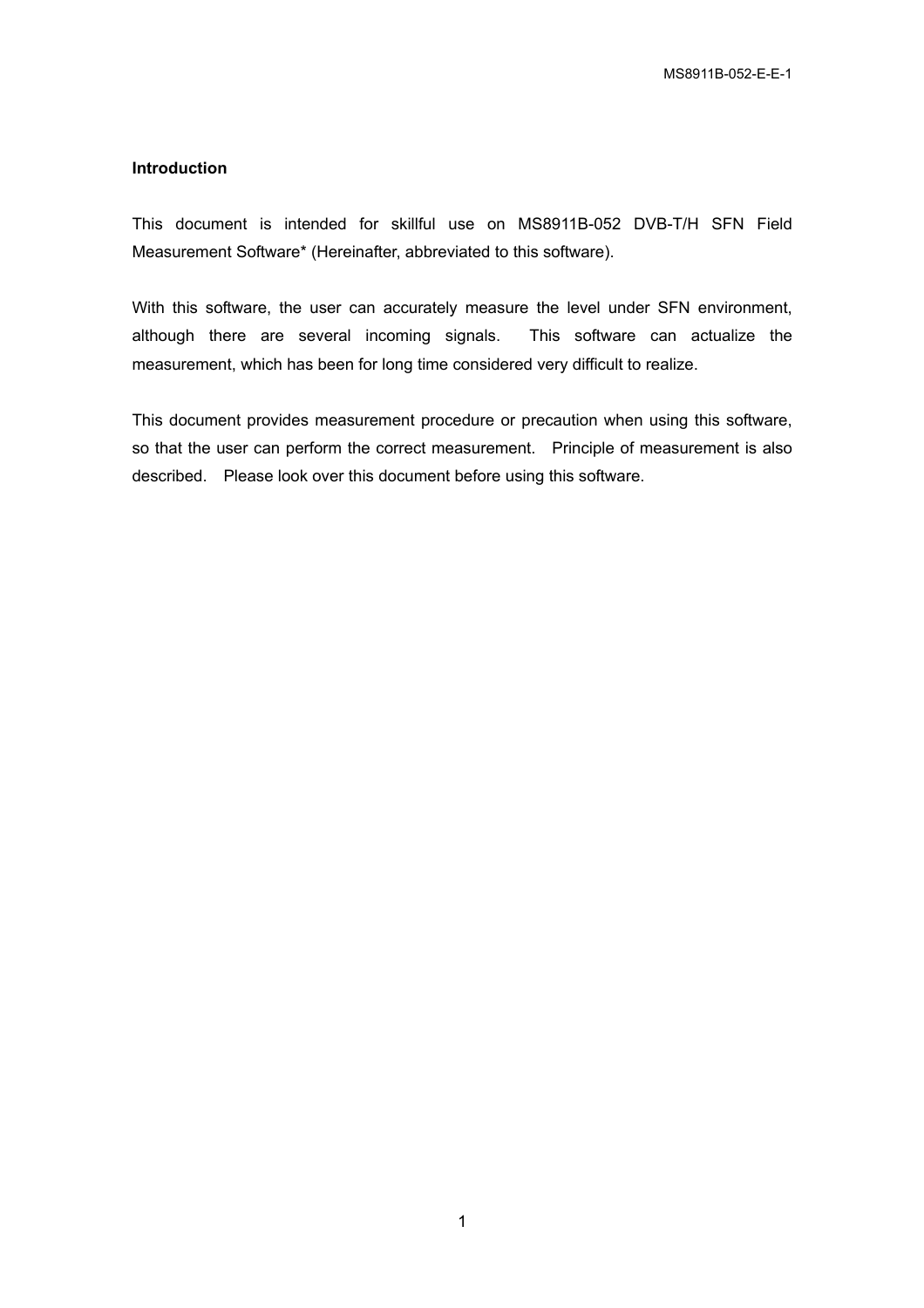#### **Section 1 How to Use this Document**

#### **1.1 When Using this Document For the First Time**

We recommend the user to look over this document in series, before using this document for the first time.

#### **1.2 When Checking in Accordance with the Intended Use**

Please choose the necessary section from the following categories.

- 1. To know all about the MS8911B-052: Section 2 Brief Introduction of this Software
- 2. To know about the principle of measurement: Section 3 Measurement Principle
- 3. To measure the field strength: Section 4 Field Strength Measurement
- 4. To measure the delay time: Section 5 Delay Time Measurement
- 5. To get the knack of measurement: Section 6 Measurement Key Points
- 6. To know whether the measurement is accurate: Section 7 Measurement Display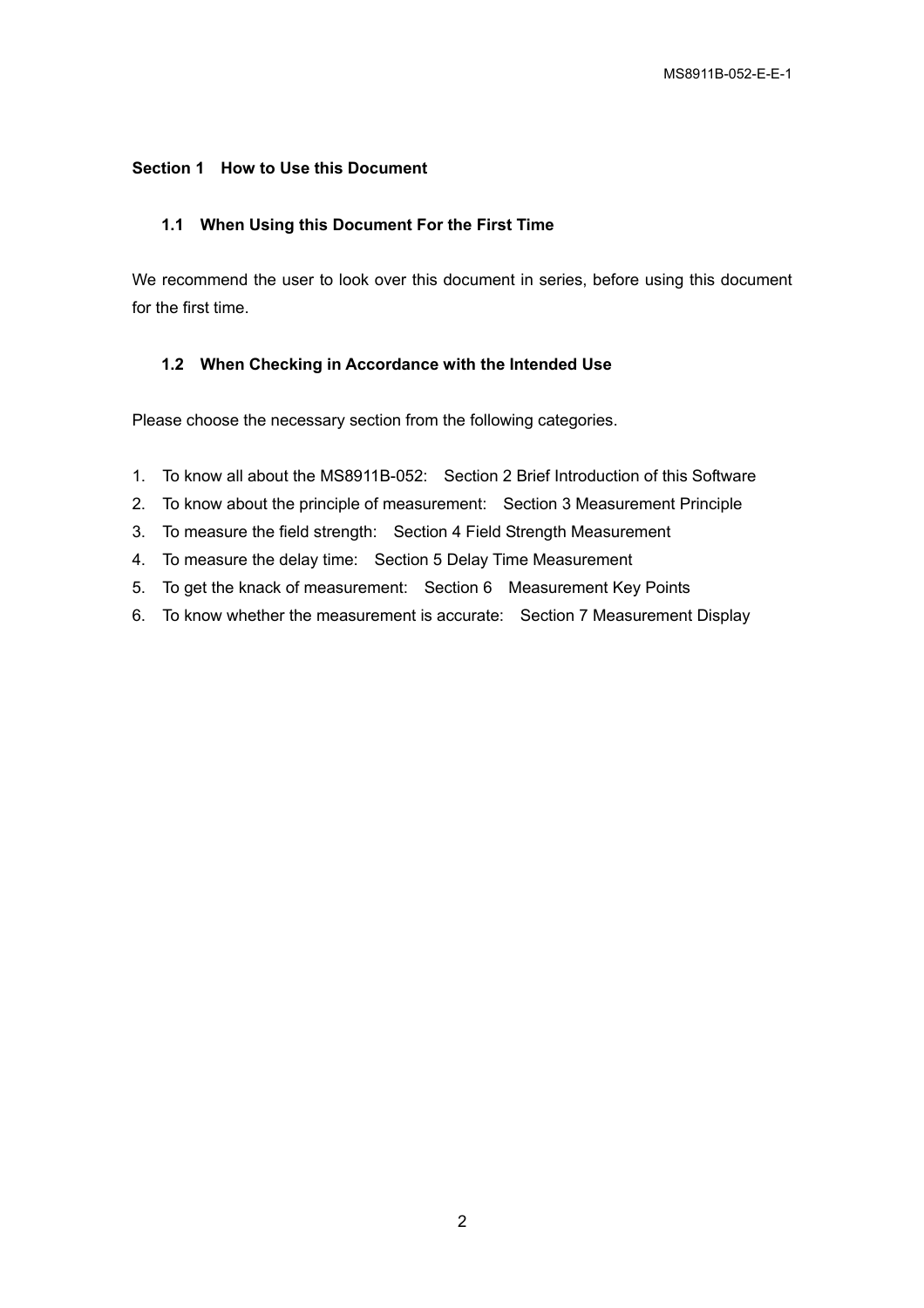#### **Section 2 Brief Introduction of this Software**

#### **2.1 MS8911B-052 DVB-T/H SFN Field Measurement Software**

MS8911B-052 DVB-T/H SFN Field Measurement Software (hereinafter, abbreviated to this software) is the option for the MS8911B. The user can use this software by installing this into the MS8911B\*. This software is targeted mainly to perform the following operation.

- 1. To calculate the field strength accurately for each incoming signal, mainly under SFN environment
- 2. To check the incoming electric signal or delay adjustment easily under SFN environment
- \*: When installing a software into the unit after having purchased MS8911B, Anritsu may take back the unit for software install.

#### **2.2 Main Measurement Items and Functions**

Main measurement items and functions are as follows.

- Delay time, signal level, field strength and DU ratio for each incoming signal
- Terminal level (channel power, terminal voltage, and field strength as the total power for all incoming signals)
- Impulse response realizing to measure the broad range of  $\pm$  1 ms
- Sidelobe canceling function for main signal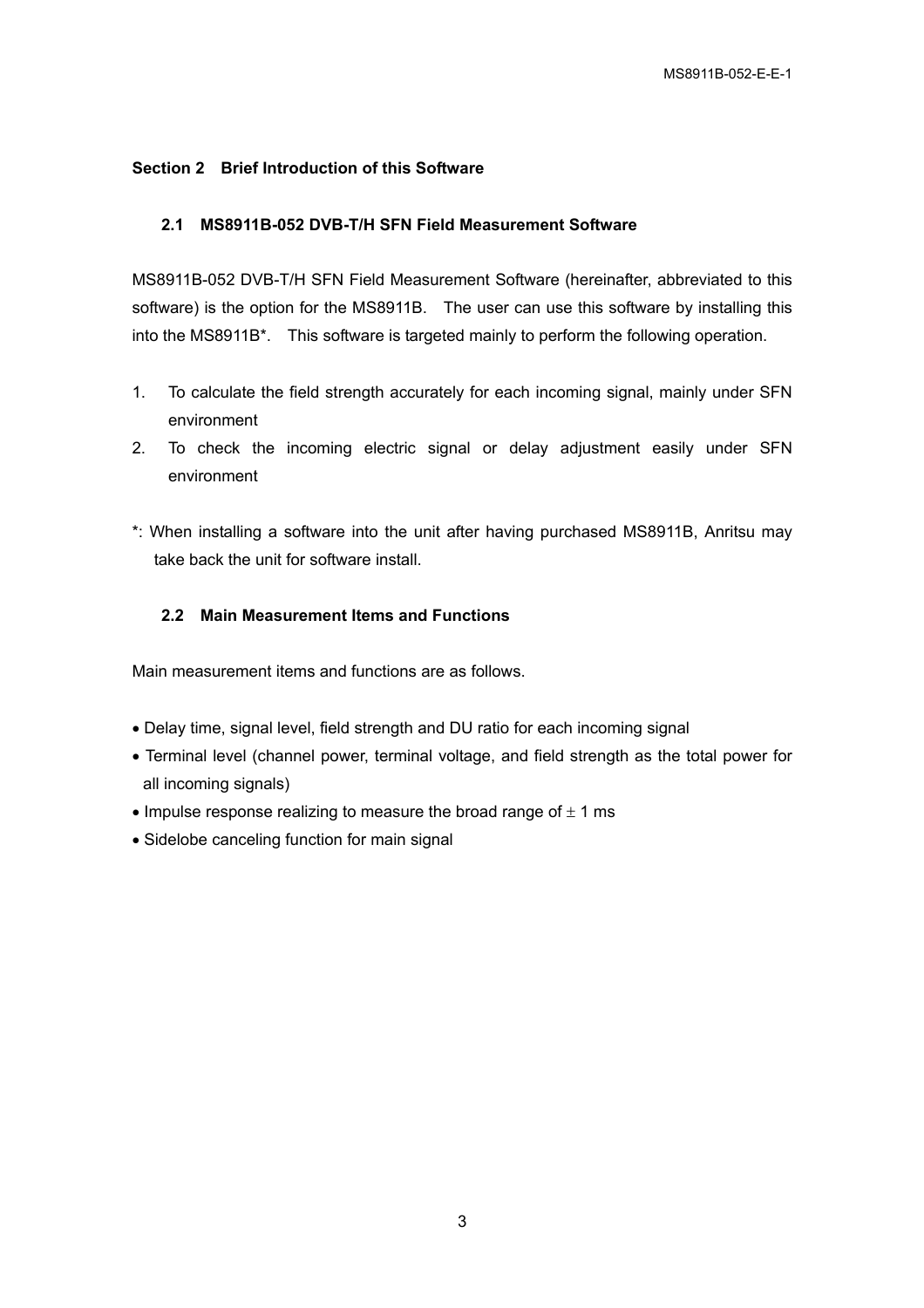#### **2.3 Field Strength Measurement under SFN Environment**

When measuring the field strength for target broadcast station, the user conventionally had to stop the output from the other broadcast station.

With this software, the user can measure the level for each incoming signal under the situation where several DVB-T/H signals of the same frequency are existing, such as SFN environment. So, there is no need to stop broadcasting, in order to calculate the field strength.



**Figure 2.1 Level Measurement for Each Incoming Signal**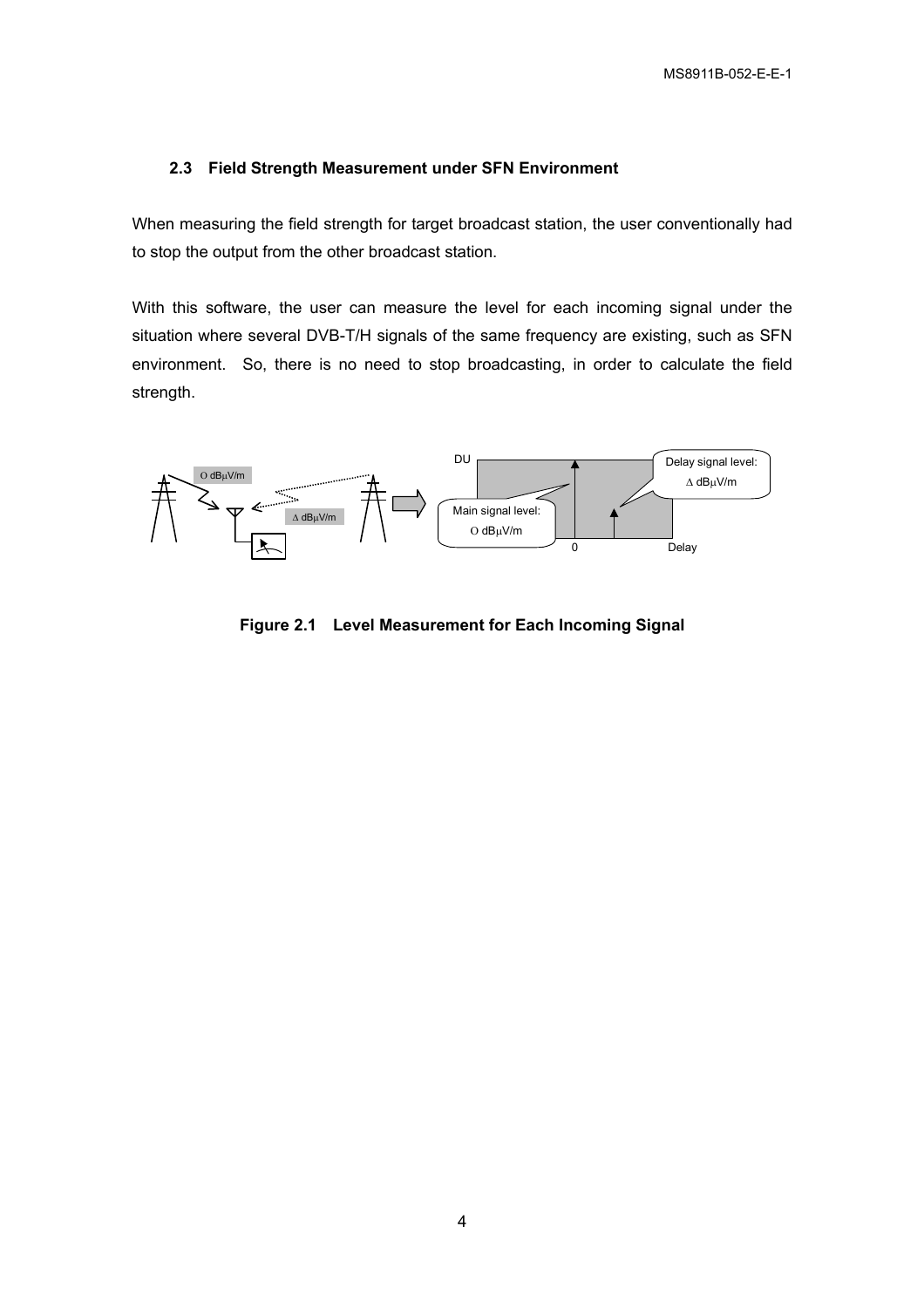#### **2.4 SFN Delay Adjustment and its Verification**

When constructing SFN, delay adjustment is performed by adjusting the launching timing of each broadcast station, so that time difference of the incoming signal within the reception area becomes, in the last result, fit into the guard interval. When measuring the delay time for its verification, the delay time well over the guard interval length might occur. In this case, with the conventional impulse response measurement making use of pilot, the correct measurement might be impossible.

By holding the broad range of about  $\pm 900 \mu s$  to measure, delay time can be easily checked even if there is a considerable delay. Also, unexpected incoming signal from distant place can be, with high possibility, grasped.



**Figure 2.2 Impulse Response Measurement Range Comparison (8MHz Band Width, 8K mode)**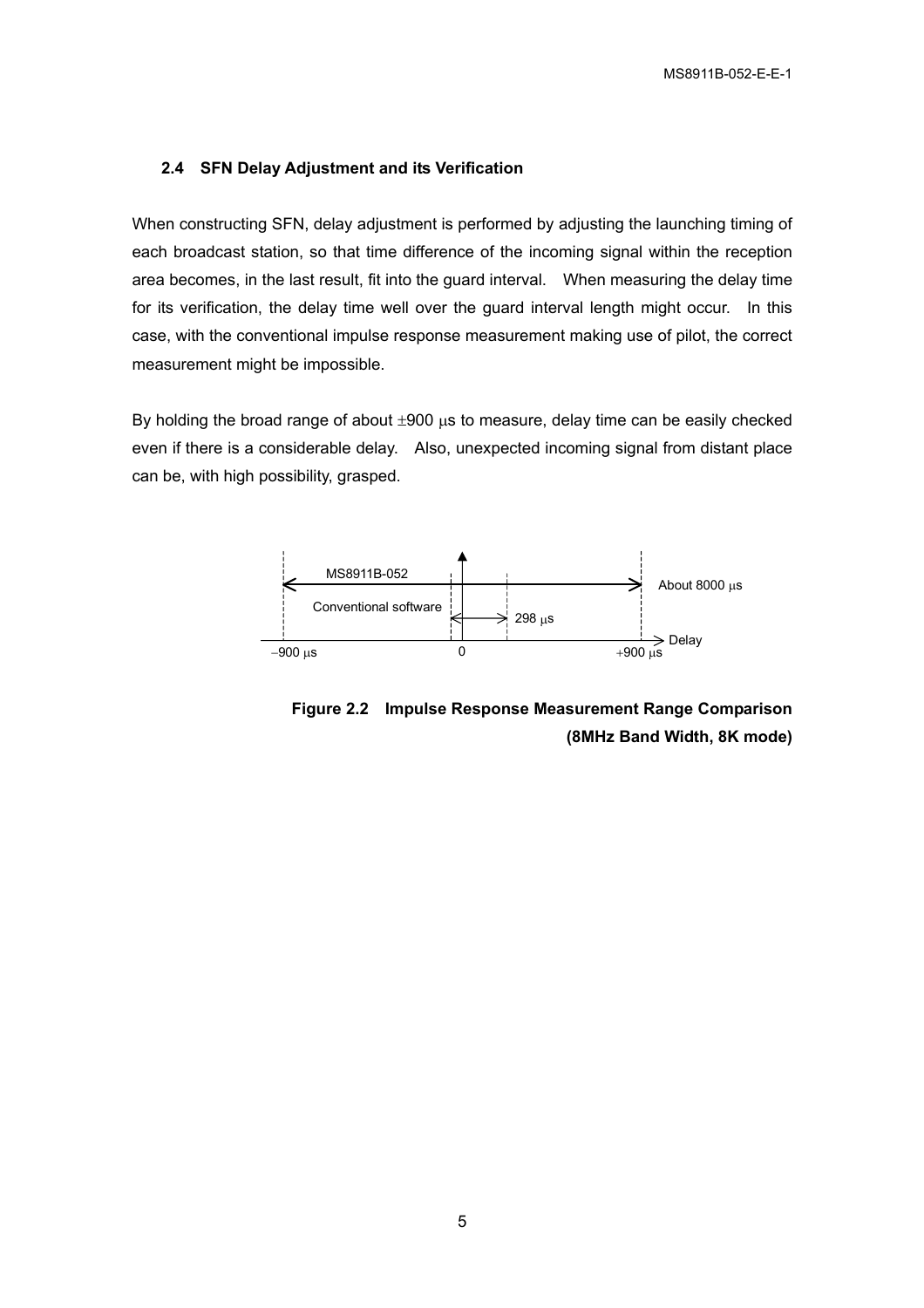#### **2.5 The Difference from the Conventional Software (Impulse Response)**

This software (Especially impulse response measurement) has the following main differences from the conventional software such as MS8911B-050 DVB-T/H Analysis Software.

<Performance Digitalization such as DU ratio and absolute level for each incoming signal>

Impulse response performance standardization

Impulse response level accuracy improvement (Algorithm for measuring the accurate DU ratio is adopted)

Level display for each incoming signal

Automatic display of main signal absolute level, which is calculated by discriminating the necessary signals from impulse response and combining these signals with the measurement value

(From impulse response, incoming signal necessary to calculate is to be discriminated and figured out )

The level of another incoming signal (delay signal) can be read out by adjusting marker. This level value is calculated by using DU ratio, based on main signal level.

<Impulse Response Actualizing Wide Range of Measurement in Terms of Time> Impulse response measurement is actualized, in which pseudo-path by alias does not occur within the wide range of about  $\pm 1$ ms, so that delay adjustment and its check can be smoothly done under SFN environment. (\*)

 $(*)$ : In the conventional method, which uses the typical pilot, when the delay signal over one-third of OFDM symbol time range (At 8MHz Band Width, 8K mode,  $896/3 = 298$  (us)) exists, pseudo-path is sometimes displayed at the different time position.

6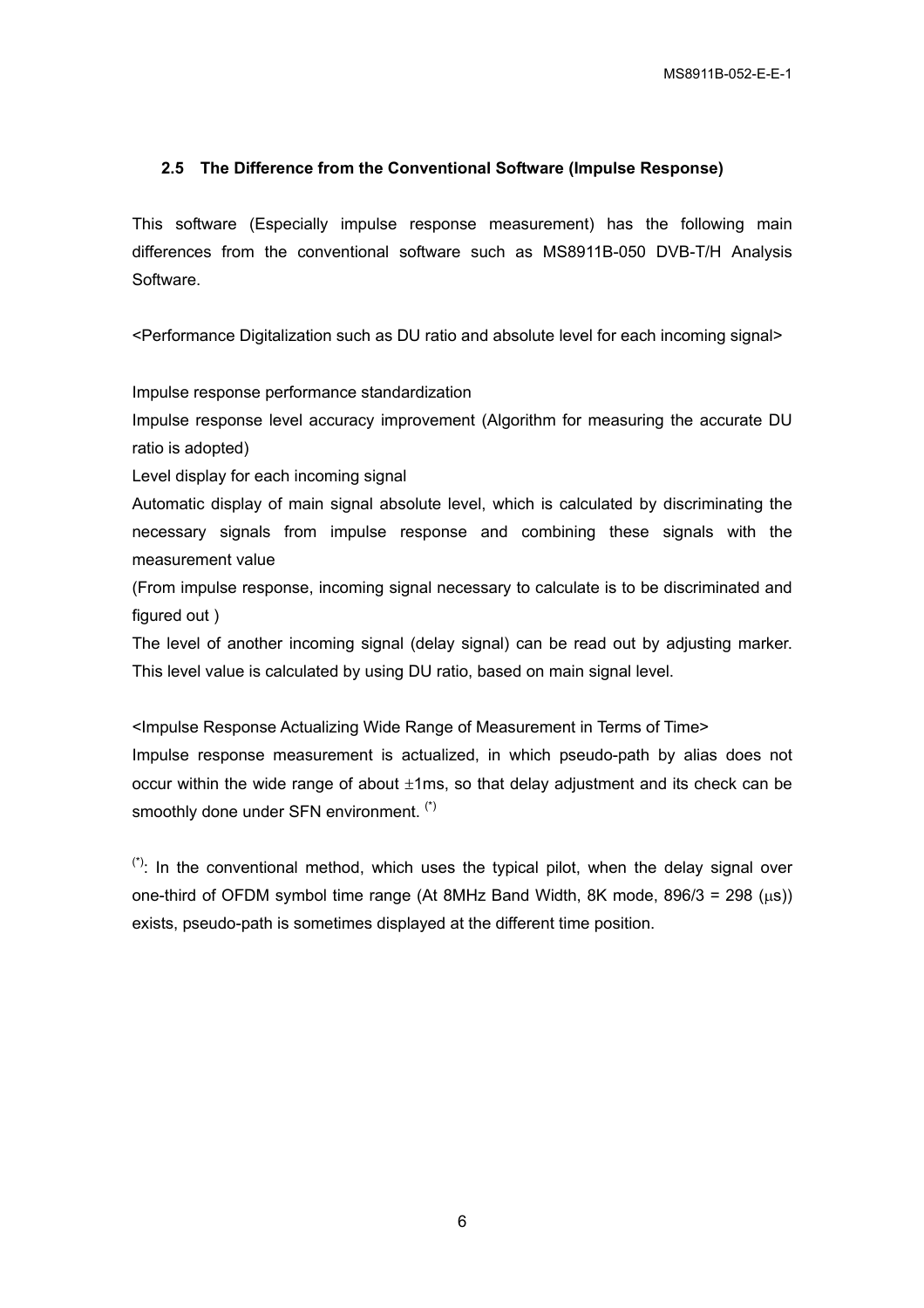#### **Section 3 Measurement Principle**

#### **3.1 Outline**

With the MS8911B-052, three kinds of measurement are simultaneously done at one time and by combining all the result together, the level for each incoming signal is calculated. (See figure 3.1)



**Figure 3.1 MS8911B-052 Measurement Outline** 

#### Basic Flow

- 1. 7.6-MHz (Band Width 8MHz) band channel power is measured
- 2. Impulse responses by different two algorithm (Power spectrum method and transfer function method) are measured
- 3. Pseudo-path is discriminated by comparison with impulse response result and then a impulse response is, as a result, derived
- 4. Main signal level is automatically calculated
- 5. Level and DU ratio are calculated by making the marker position on the impulse response as incoming signal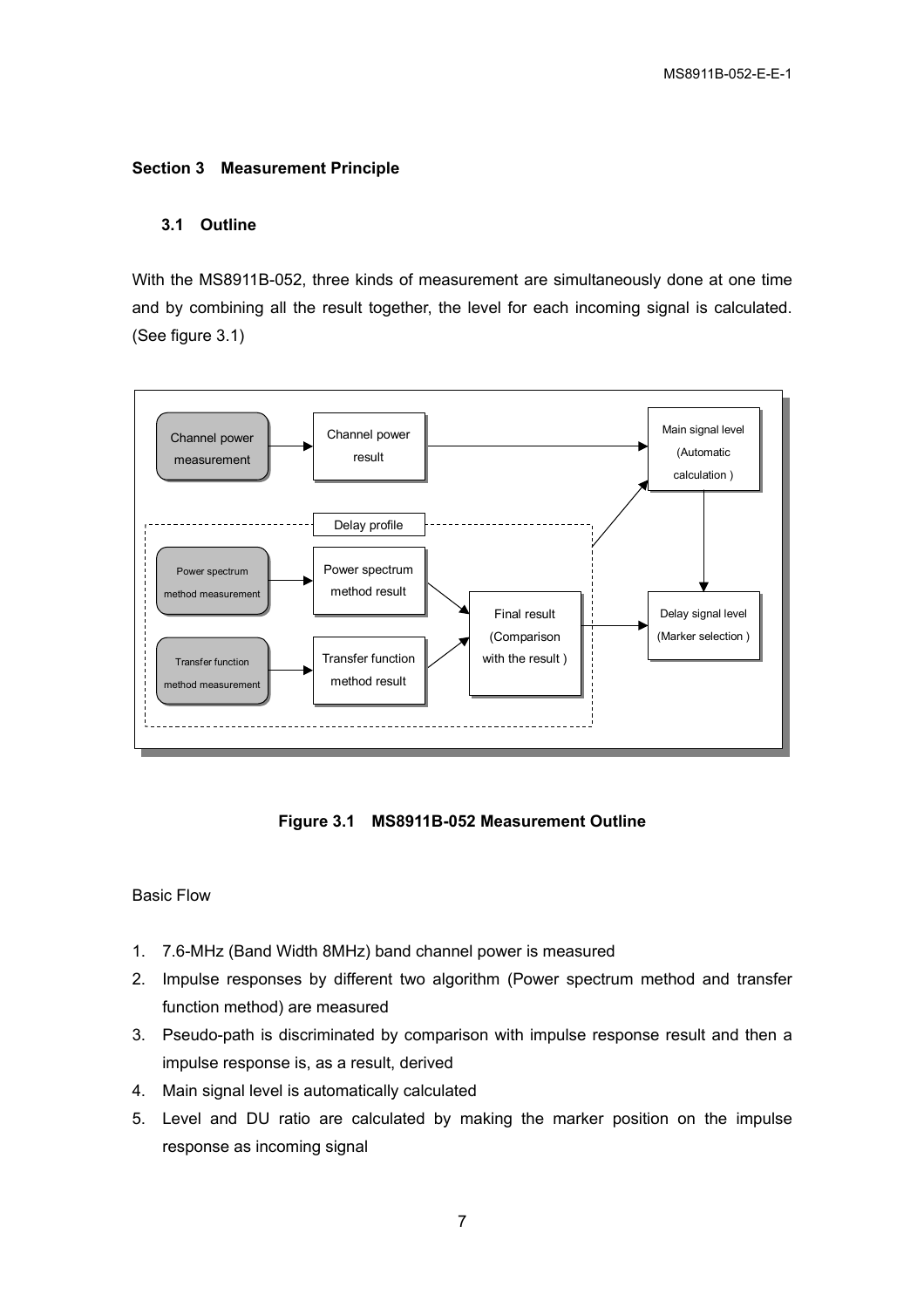#### **3.2 Channel Power (In-band Total Level)**

In the measurement of channel power at figure 3.1, DVB-T/H signal power is measured. Here, signal power of 7.6-MHz (Bandwidth 8 MHz) bandwidth is simply measured to show the terminal input total level.

This measurement is using the same method with the channel power measurement (field strength measurement) of Anritsu MS8911B-050 DVB-T/H Analysis Software. And this will bring, on the principle, the same results, in case of the same signal. Also, in order to calculate the stable power even at one measurement, MS8911B-052 uses the averaging procedure for the channel power. This is corresponding to 100 times in case of MS8911B-050.

#### **3.3 Impulse response**

In the measurement of impulse response at figure 3.1, impulse response showing the incoming signal DU ratio and delay time is measured. To calculate the impulse response, the measurement methods by different algorithm are combined.

Power spectrum method Transfer function method

There are the main following features for each principle.

|               | <b>Power Spectrum Method</b>                                                                                                                                                         | <b>Transfer Function Method</b>                                                                                                                     |
|---------------|--------------------------------------------------------------------------------------------------------------------------------------------------------------------------------------|-----------------------------------------------------------------------------------------------------------------------------------------------------|
| <b>Merits</b> | • Even if signal quality is significantly<br>deteriorated, the accurate DU ratio<br>can be comparatively acquired                                                                    | •Time advance or lag can be<br>discriminated toward main<br>signal<br>•Pseudo-path is not likely to<br>occur under good condition                   |
| <b>Topics</b> | •Time advance or lag cannot be<br>discriminated toward main signal<br>•Pseudo-path is likely to appear<br>• Fixed pseudo-path is likely to occur,<br>independently of signal quality | •When level is extremely<br>deteriorated, or multi-paths,<br>such as exceeding over guard<br>interval exists, DU ratio<br>accuracy is deteriorated. |

By combining each result, more accurate impulse response can be achieved.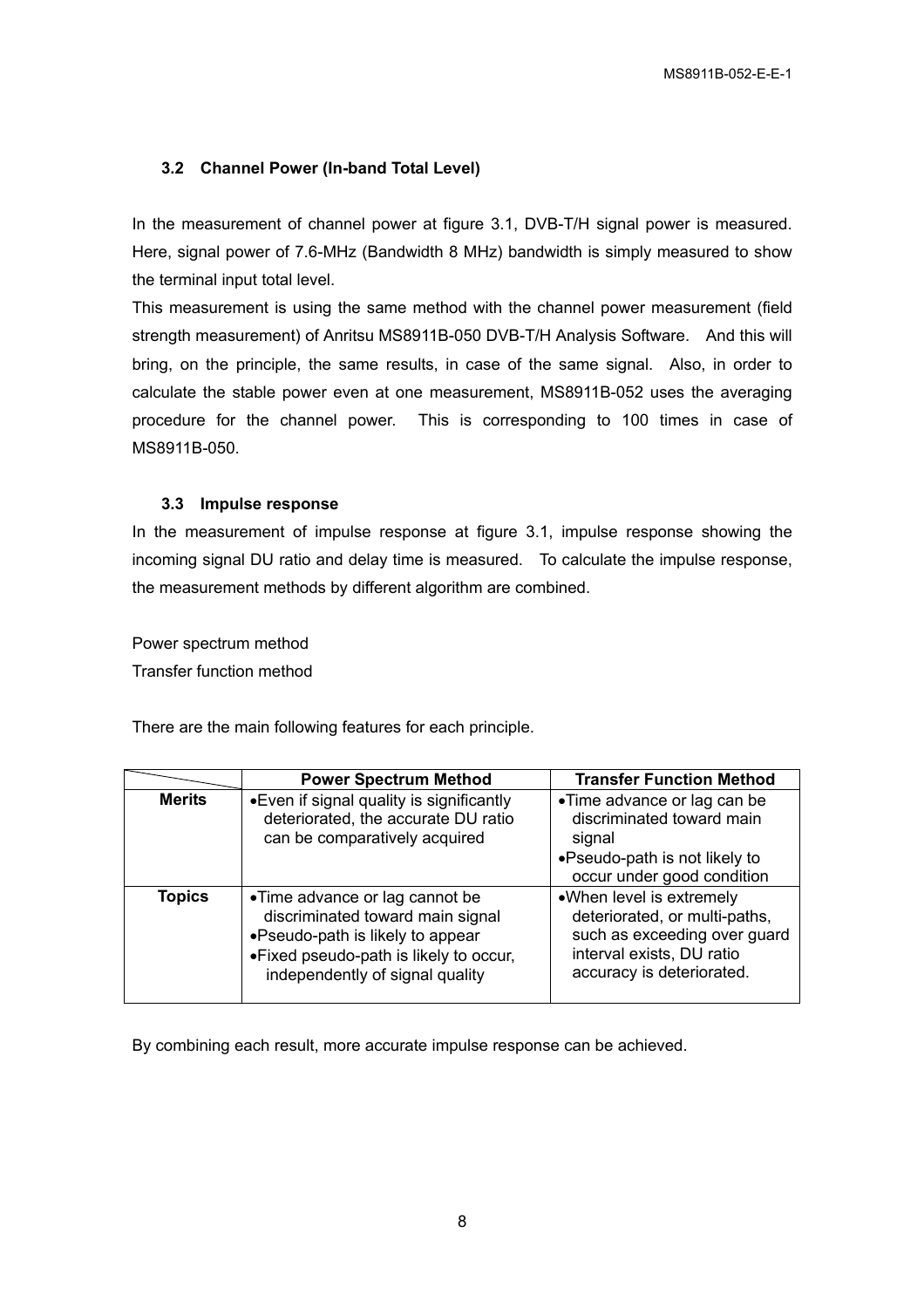#### **Section 4 Field Strength Measurement (Height Pattern Measurement)**

#### **4.1 Measurement Contents**

This section introduces the method to measure field strength for target broadcast station under SFN environment. First, height pattern measurement is taken for instance.

The following description is based on the assumption that incoming signal of higher level is to be measured. In figure 4.1, incoming signal for broadcast station A is measured.



**Figure 4.1 Example of Height Pattern Measurement** 

Note: In order to display field strength correctly as the measurement value, correction table for field strength is necessary.

Refer to Section 4.3 Field Strength Display in this note, for details on the information.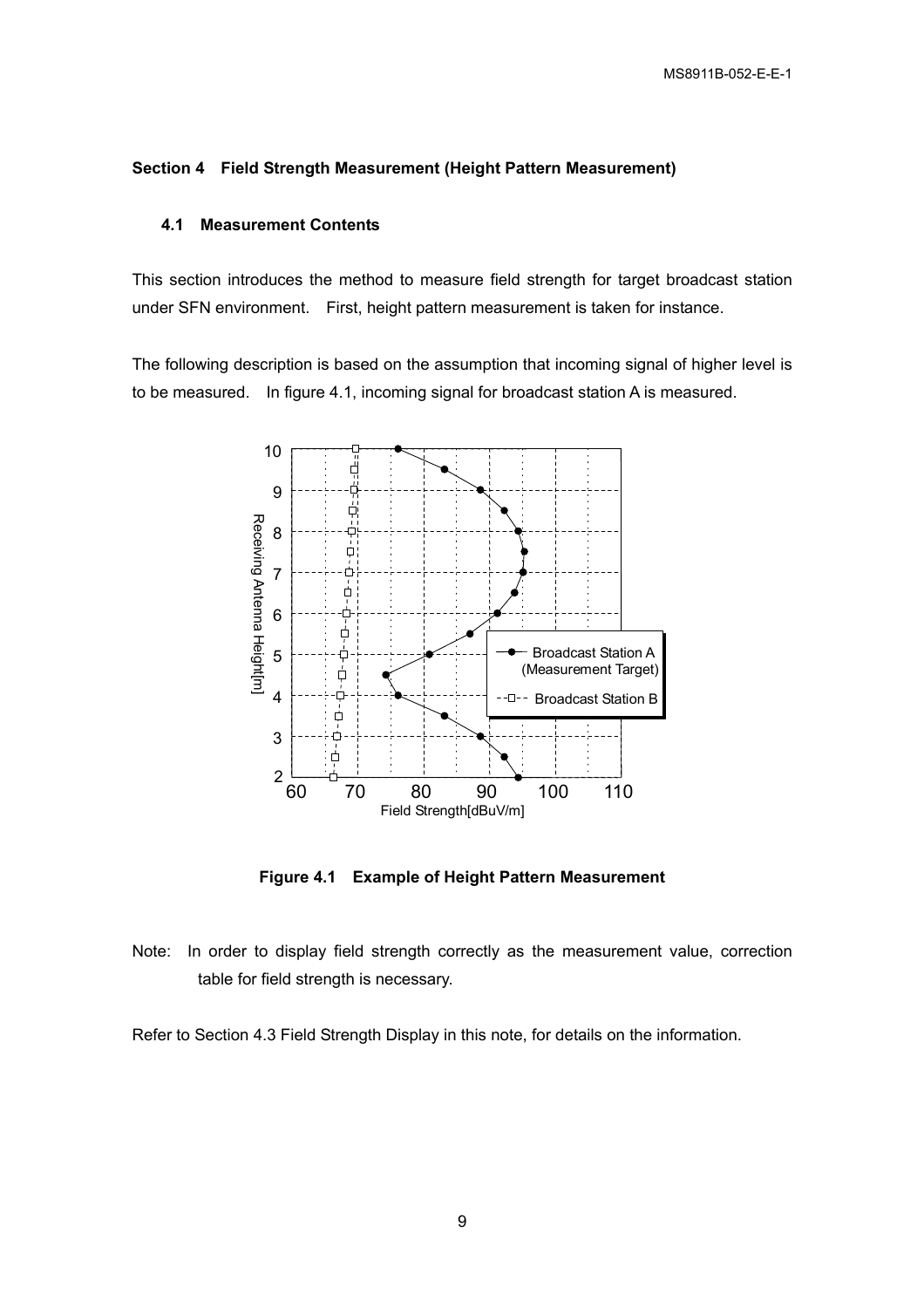#### **4.2 Note when Measuring**

Note the followings in order to measure the level for each incoming signal with this software.

When using a directional antenna, turn the antenna toward the direction of the incoming signal, of which level is to be measured.

#### **4.3 Field Strength Display**

By storing the field strength correction table on MS8911B beforehand, field strength can be directly read for measurement. Field strength of the MS8911B can be calculated by the following steps.

- 1. To measure the MS8911B terminal power
- 2. With the following formula, the field strength is calculated

(Field strength  $[dB\mu V/m]$ ) = (Terminal voltage  $[dB\mu V]$ ) + (Correction  $[dB]$ )

When calculating the field strength for each incoming signal, the same correction value is used. In this case, "terminal value voltage" on the formula above means "terminal voltage for each incoming signal".

Refer to Section 2.2.3 System Connection described in the MS8911B Option052: DVB-T/H SFN Field Measurement Software Operation Manual, for details on the information.

Note: Since the same correction table is used to convert the field strength for each channel and incoming signal, field strength might not be sometimes correctly displayed, for antenna gain becomes different when the arrival directions differs. In order to simultaneously calculate the field strength for several incoming signals, the correction value of antenna again has to be separately calculated.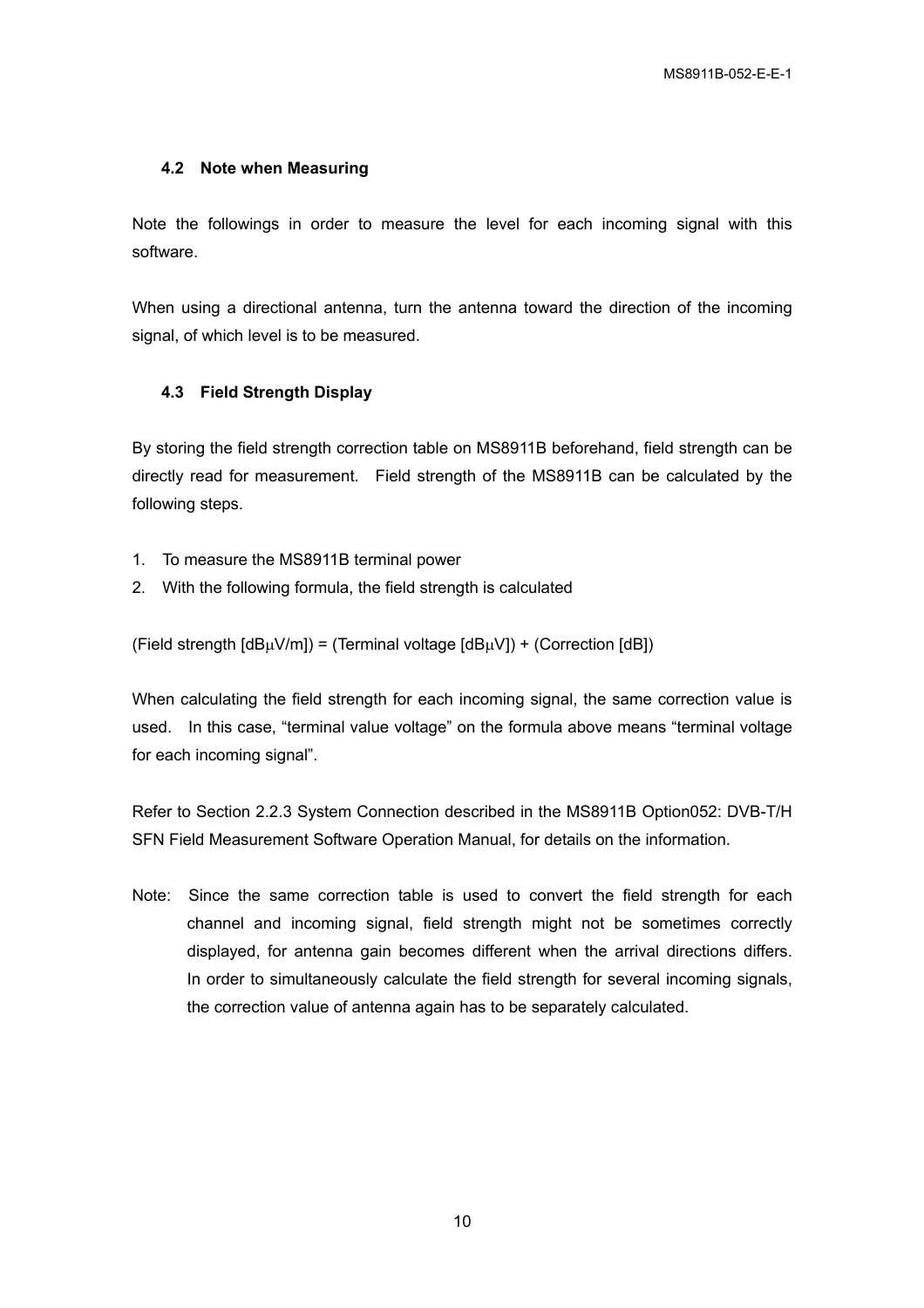#### **4.4 Measurement Flow (Outline)**

The following shows the operating procedure to calculate the field strength from height pattern. Refer to Section 4.5 Measurement Procedure in this note, for details on the information.

Preparation:

- 1. Adjust the antenna direction
- 2. Connect an antenna to the MS8911B

#### Adjustment:

- 3. Set the channel (frequency) to measure
- 4. Adjust the reference level (This can be automatically adjusted)
- 5. Set the measurement parameter (This can be automatically set)
- 6. Adjust the antenna direction

#### Measurement:

- \*: Repeat the steps of 7 to 10, as necessary.
- 7. Adjust the antenna height
- 8. Adjust the reference level
- 9. Makes a measurement
- 10. Records the measurement (Create the height pattern)
- 11. Calculate the field strength from the level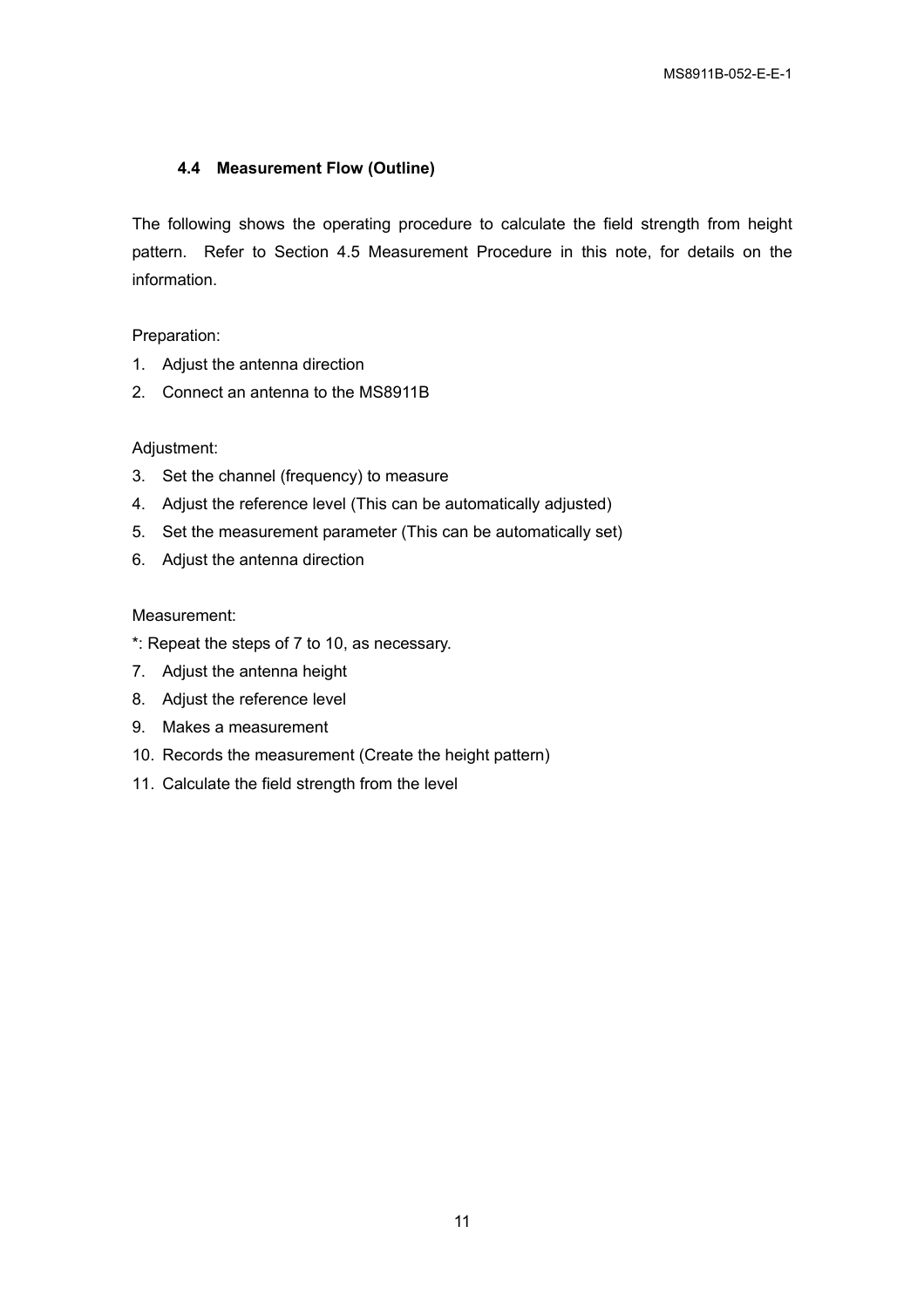#### **4.5 Measurement Procedure**

Refer to the MS8911B Option052: DVB-T/H SFN Field Measurement Software Operation Manual, for details on the following notation on the manual.

1. Antenna Direction Adjustment

Turn the antenna in the direction of the incoming signal, of which level is to be measured. Normally, direct antenna toward the direction of the broadcast station, which is measuring object.

- Note: The correction value, used to convert terminal power into field strength, is normally defined, based on the highest antenna gain. When measuring, turn the highest gain into the direction of the incoming signal of which level is to be measured.
- 2. Connect an Antenna to the MS8911B

Connect an antenna to the MS8911B. If there is an excessive input to the MS8911B, be careful of the signal level to be input to the MS8911B, by inserting the attenuator between antenna and the MS8911B or turning off the pre-amplifier beforehand.

Refer to Section 2.2.3 System Connection and 2.4.3 Reference Level Setting described in the MS8911B Option052: DVB-T/H SFN Field Measurement Software Operation Manual, for details on the information.

3. Set the Channels (Frequency) to Measure Set the channels (or frequency) to measure. Refer to Section 2.4.2 Setup of Frequency/ Channel described in the MS8911B Option052: DVB-T/H SFN Field Measurement Software Operation Manual.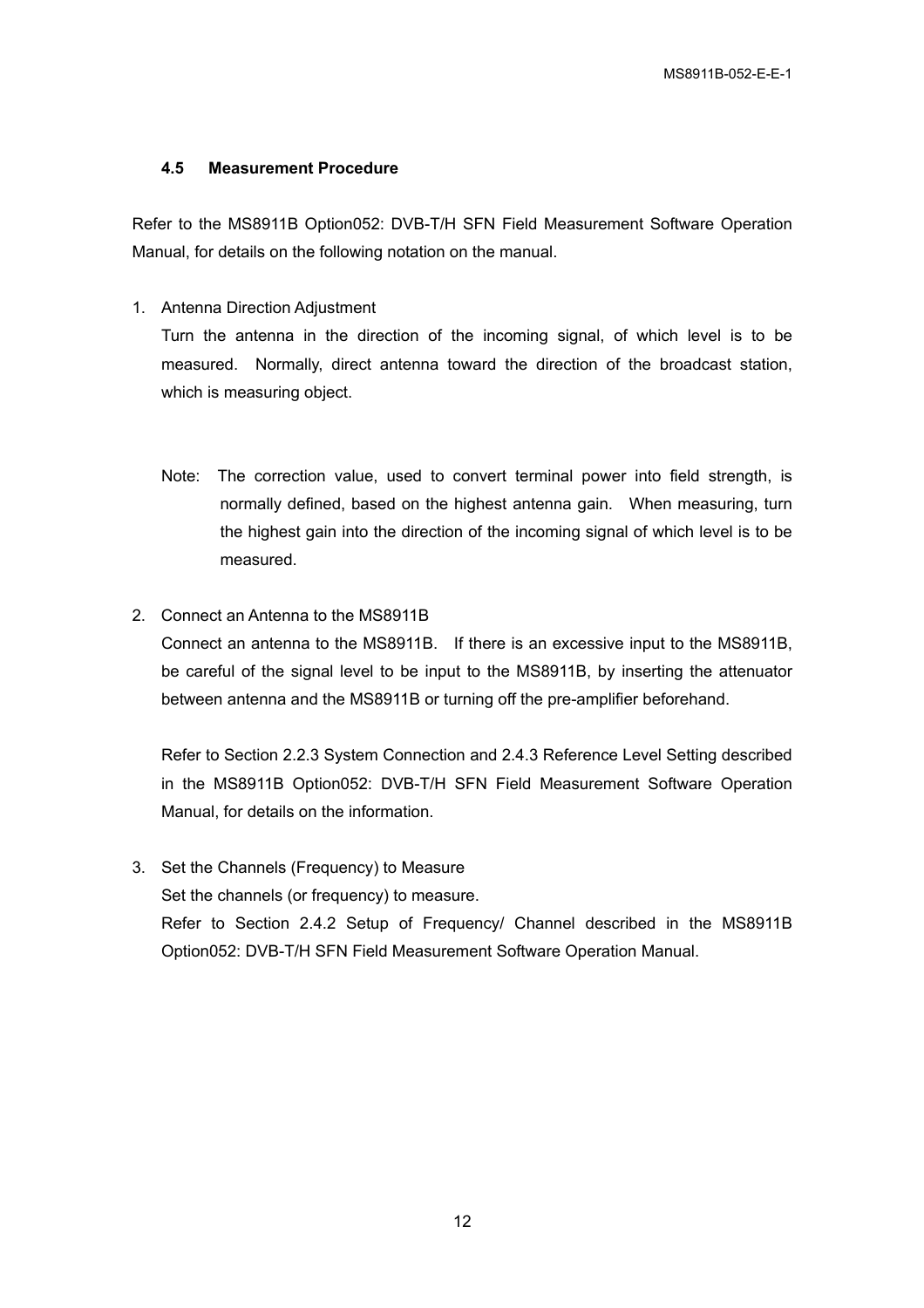4. Adjust the Reference Level

Adjust the reference level to make the hardware suitable for signal level. Usually, use the function of Auto Reference Level.

Refer to Section 2.4.3 Reference Level Setting described in the MS8911B Option052: DVB-T/H SFN Field Measurement Software Operation Manual.

5. Measurement Parameter Setting

To take a correct measurement, set the necessary parameters. The followings are the necessary parameters.

- 1. Mode, GI, TPS Information
- 2. FFT start position as necessary
- 3. Antenna (Correction Level) (This is necessary when reading the field strength directly)
- 4. Impedance
- 5. Impedance Loss

Detect Parameter function is helpful to set the Mode, GI, and TPS information. Set the other parameter manually.

Refer to Section 2.4.4 Measurement Parameter Setup described in the MS8911B Option052: DVB-T/H SFN Field Measurement Software Operation Manual.

In order to measure the target incoming signal accurately as much as possible, mode, GI and TPS information have to be set. By adjusting FFT start position, occurrence of pseudo-path can be controlled in the measurement.

Refer to Section 6.3 Control of Pseudo-Path Occurrence in this note.

6. Fine adjust the antenna direction

Adjust the antenna direction, so that the target incoming signal level becomes the largest. There are two methods to adjust the antenna direction.

- 1. Adjust the antenna, so that the channel power becomes the largest.
- 2. Adjust the antenna, so that the main signal level (incoming signal of measuring object) becomes the largest.

Refer to Section 2.4.5 Marker Setup, 2.4.6 Measurement Execution, 2.4.7 View on Measurements, 2.4.8 View on Impulse response, all of which are described in the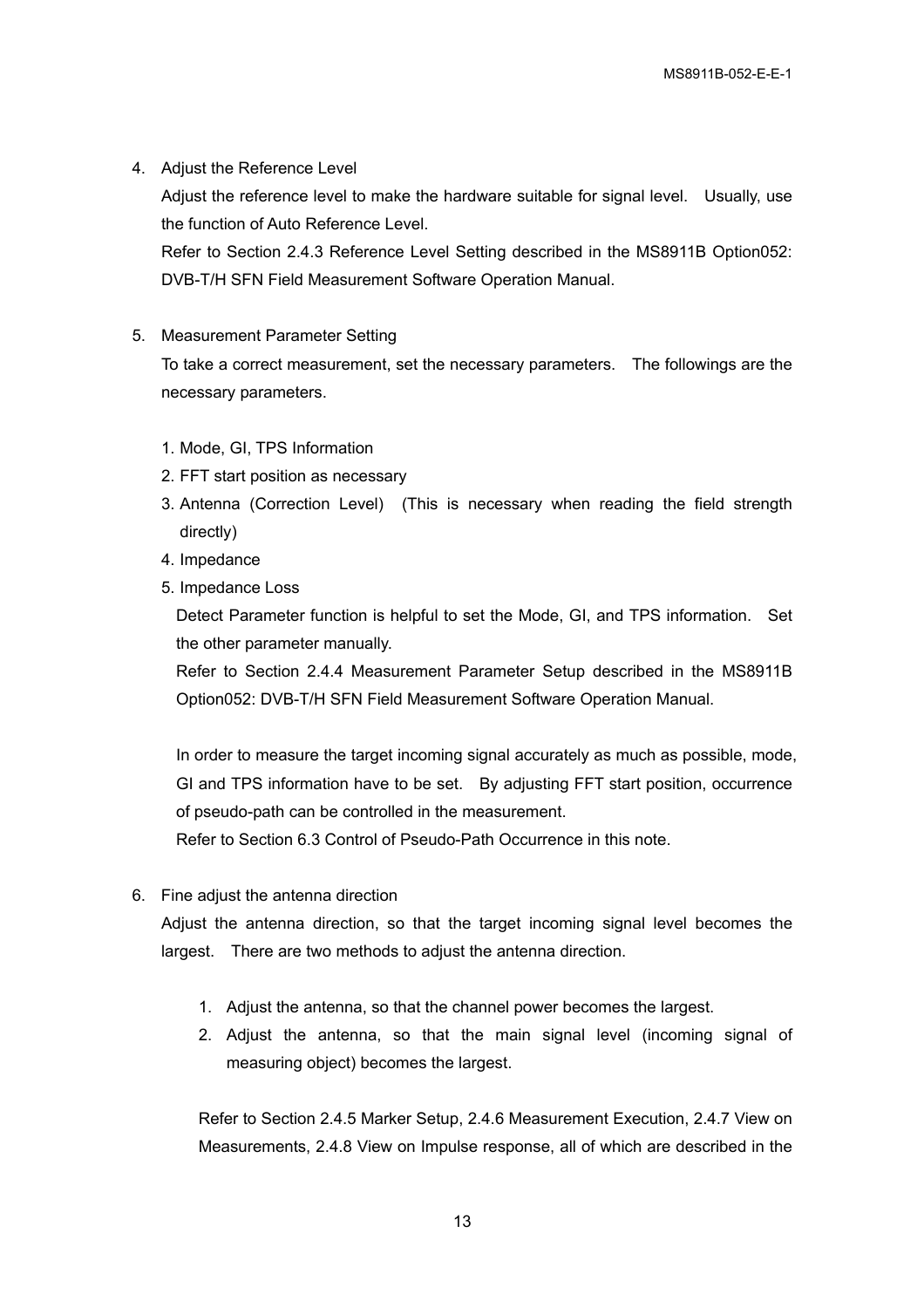MS8911B Option052: DVB-T/H SFN Field Measurement Software Operation Manual.

Note: Antenna direction can be adjusted, only with channel power, on the condition that incoming signal of measuring object is fully larger than the another incoming signal level. In this case, MS8911B-050 is very useful and the user can promptly measure and adjust the channel power.

When the incoming signal of measuring object is not fully larger than the level of another ones, the antenna direction cannot be accurately figured out, only with channel power. In this case, use the MS8911B-052 and adjust the antenna direction with the level only for incoming signal.

7. Adjust the antenna height to the level to measure. (Repeat the steps of 7 to 10, as necessary)

Adjust the antenna height. Repeat the steps of 7 to 10, depending on the measurement point number.

- 8. Adjust the reference level as necessary When changing the antenna height, status of "over-range" or "under-range" are displayed on the measurement screen because of level change. Refer to Section 2.4.3 Reference Level Setting described in the MS8911B Option052: DVB-T/H SFN Field Measurement Software Operation Manual.
- 9. To Take a Measurement

Takes a measurement and acquire a main-signal level.

Refer to Section 2.4.5 Marker Setup, 2.4.6 Measurement Execution, 2.4.7 View on Measurements and 2.4.8 View on Impulse response Measurements, all of which are described in the MS8911B Option052: DVB-T/H SFN Field Measurement Software Operation Manual.

Note: For the accurate measurement of impulse response, target incoming signal of the impulse response has to be discriminated.  $\rightarrow$  Refer to Section 6.1 Judgement of Incoming Signal in this note.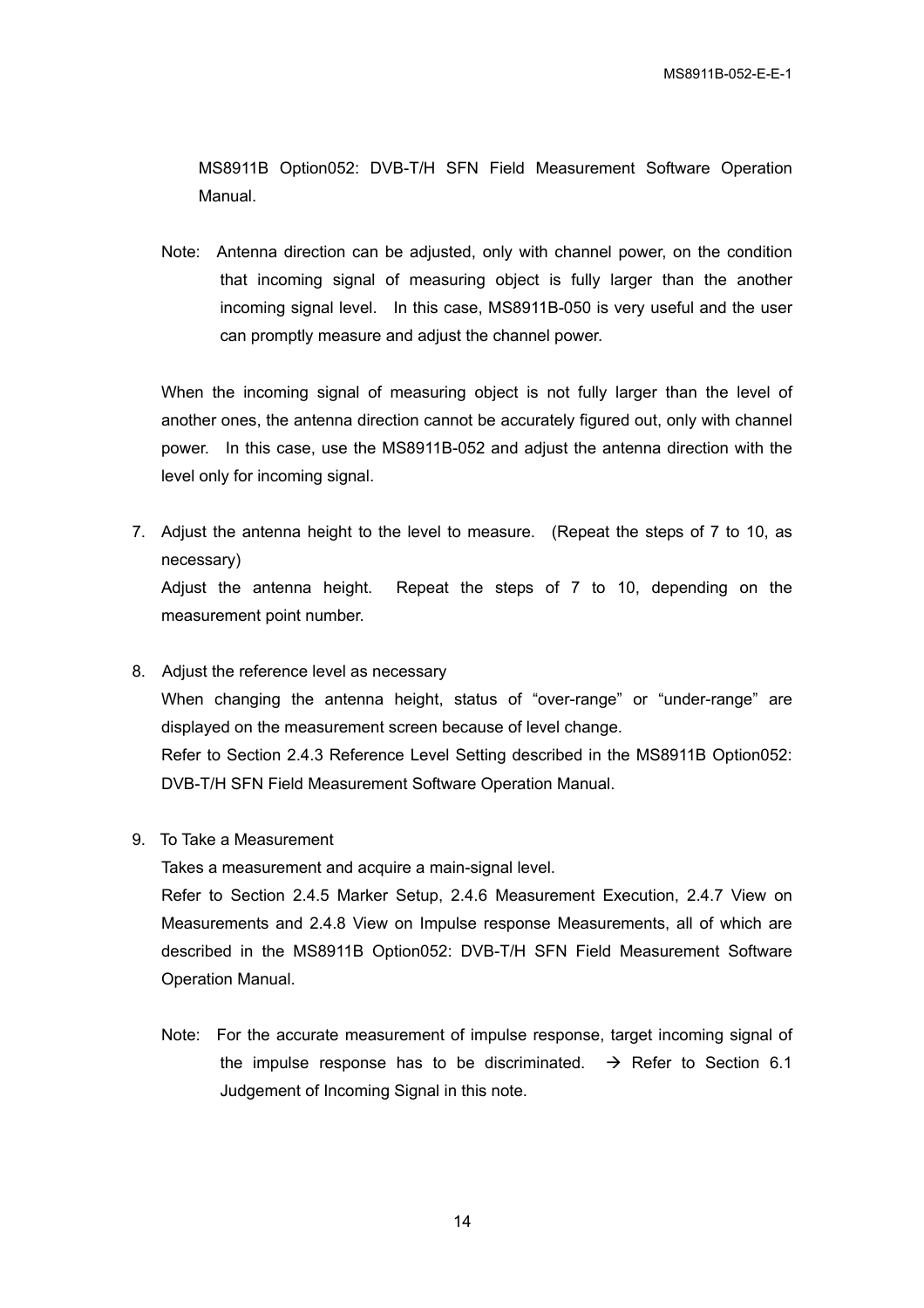10. To Record Measurements (Creation of Height Pattern)

The results gained at step 9 are recorded as height pattern of the measuring object field strength or power value for antenna height. When the height pattern behavior is found to be different from expectation such as the movement of incoming signal display position, note that there is no error with reading the measurement.



**Figure 4.2 Height Pattern Creation** 

11. To Calculate the Field Strength

Calculate field strength E0, assuming that the maximum level point of height pattern is to be 2E0 (Ground return factor: 1).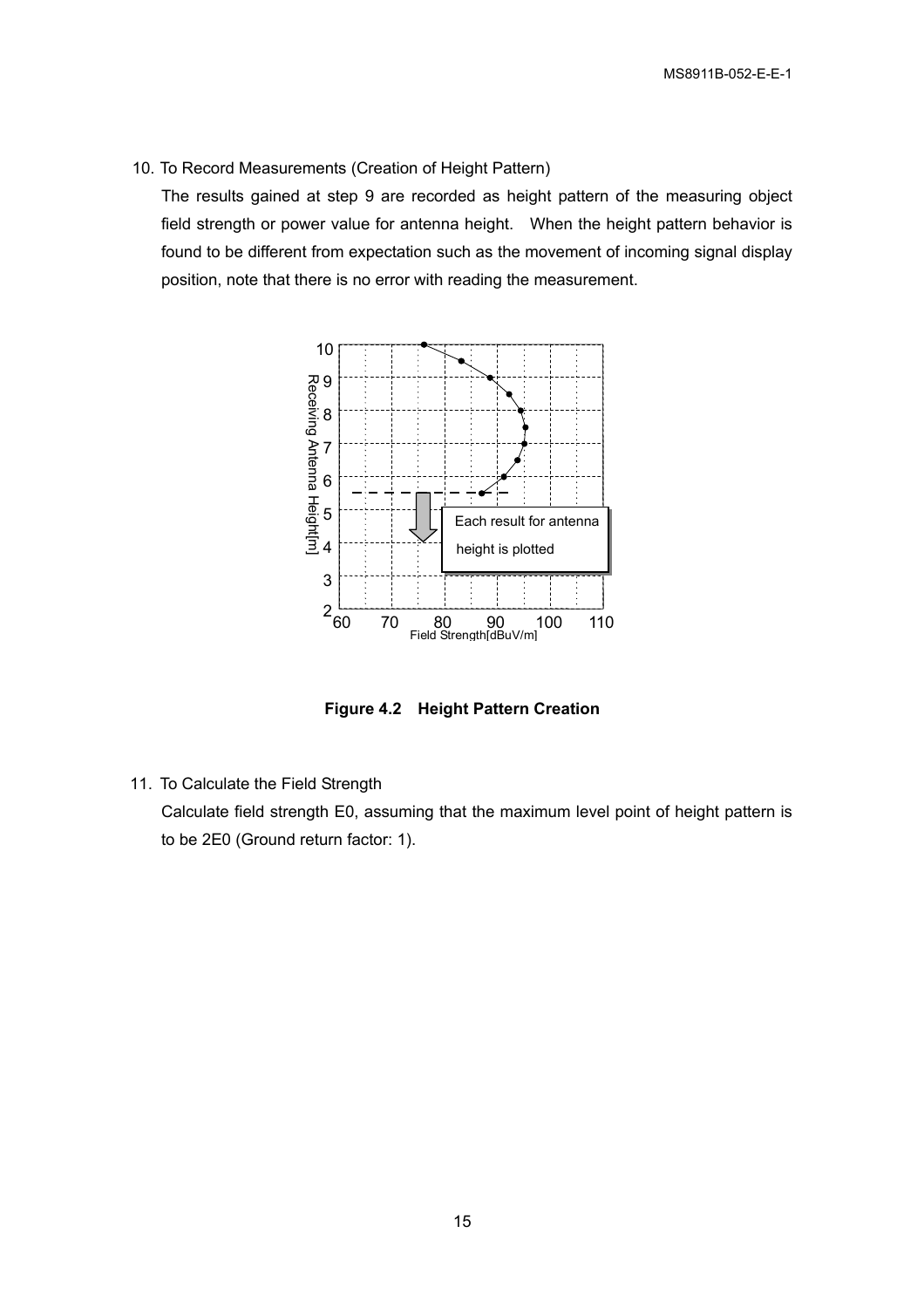#### **Section 5 Delay Time Measurement**

#### **5.1 Purpose**

In order to adjust and check the delay quantity, each delay time among the broadcast stations is measured.

#### **5.2 Note When Measuring**

Please pay attention to the following points when measuring the delay time with this software.

- 1. Be sure to choose the place in plain view from each broadcast station to measure the delay time, so that the direct signal can be measured.
- 2. Avoid the unnecessary delay signal as much as possible, by thoughtfully choosing the measurement location. This is to recognize the target incoming signal easily and correctly.

#### **5.3 Measurement Flow**

The steps necessary for measuring the delay time are as follows. Refer to Section 5.4 Measurement Procedure in this note, for details on the information.

- 1. Set an antenna
- 2. Connect an antenna to the MS8911B.
- 3. Set the channels (frequency) to measure
- 4. Adjust the reference level (This can be automatically adjusted)
- 5. Set a measurement parameter (This can be automatically adjusted)
- 6. Start a measurement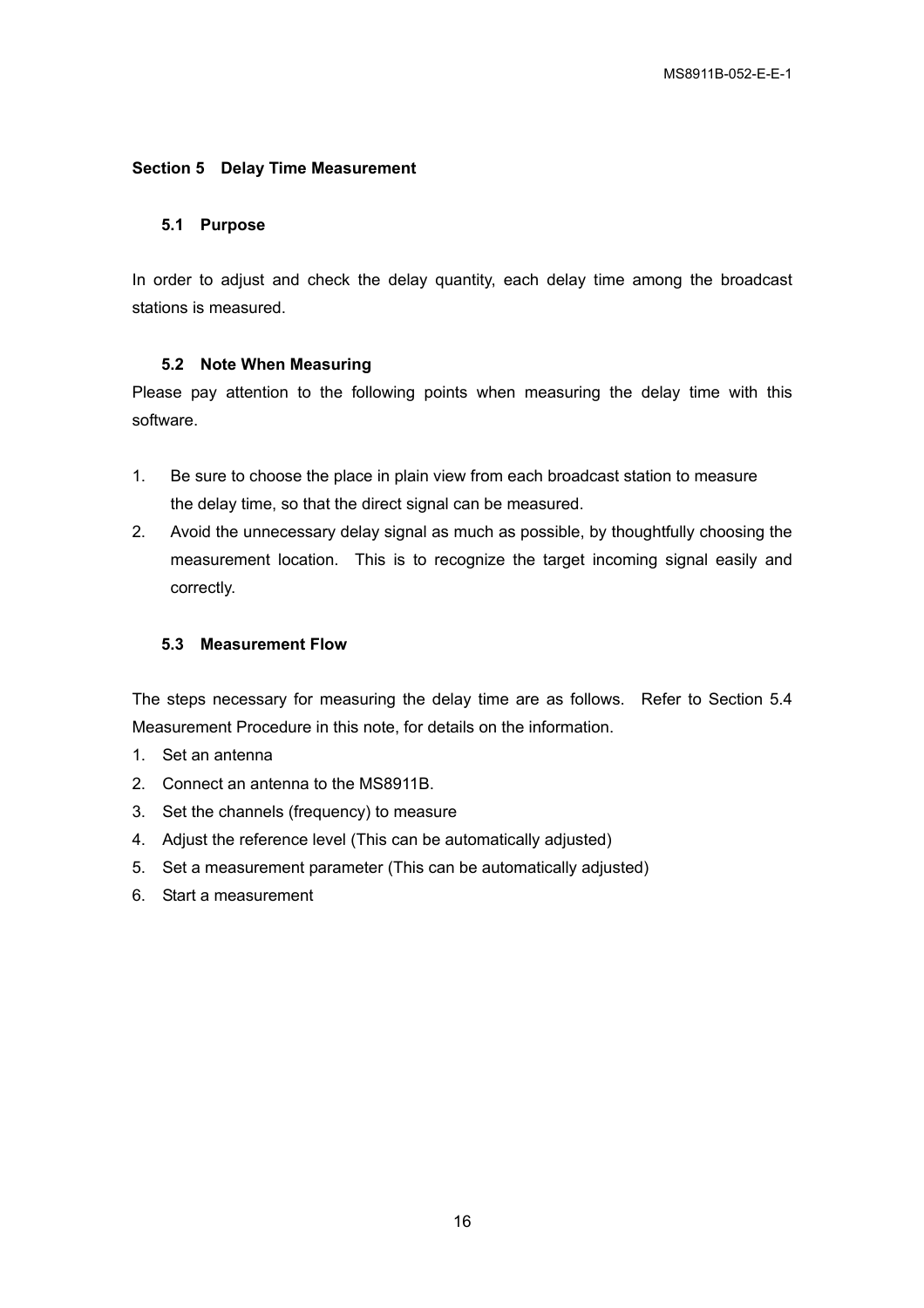#### **5.4 Measurement Procedure**

Please refer to the MS8911B Option052: DVB-T/H SFN Field Measurement Software Operation Manual.

1. To set up an antenna

Set up an antenna, so that all the incoming signal of which delay to measure can be received.

- Note: When measuring only delay time, measurement can be more smoothly done by not directing the antenna toward the target incoming signal. Refer to Section 6.4 Emphasizing the Target Incoming Signal in this note.
- 2. To connect the MS8911B to an antenna

Connect an antenna to the MS8911B. If there is an excessive input to the MS8911B, be careful of the signal level to be input to the MS8911B, by turning off the preamplifier beforehand or inserting the attenuator between an antenna and the MS8911B. Refer to Section 2.2.3 System Connection and 2.4.3 Reference Level Setting described in the MS8911B Option052: DVB-T/H SFN Field Measurement Software Operation Manual, for details on the information.

3. To set the channels (frequency) to measure Set the channels (frequency) to measure.

Refer to Section 2.4.2 Setup of Frequency/ Channel described in the MS8911B Option052: DVB-T/H SFN Field Measurement Software Operation Manual, for details on the information.

- 4. To adjust the reference level Reference level is adjusted, to set the hardware compatible with signal level. Usually, Auto Reference Level Function is used. Refer to Section 2.4.3 Reference Level Setting in this note.
- 5. To set the measurement parameter To perform the correct measurement, set the necessary parameters. Necessary parameters are as follows.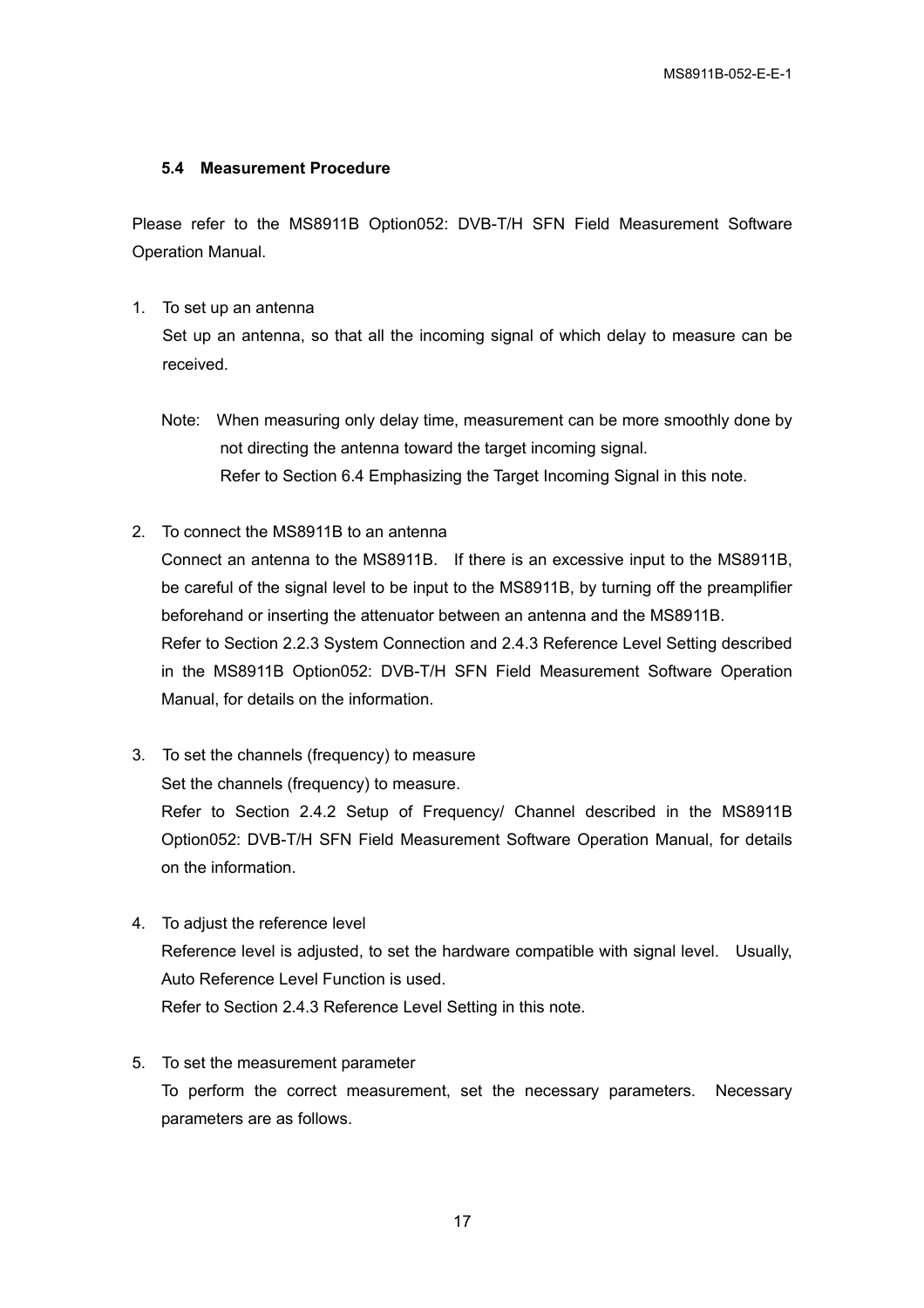- 1. Mode, GI, TPS information
- 2. FFT start position as necessary
- 3. Antenna (Correct Level): This is necessary to read the field strength directly
- 4. Impedance
- 5. Conversion loss

Detect Parameter Function is very useful for Mode, GI, TPS information. Set other parameters manually.

Refer to Section 2.4.4 Measurement Parameter Setup described in the MS8911B Option052: DVB-T/H SFN Field Measurement Software Operation Manual.

- Note: In order to measure the target incoming signal as accurately as possible, the user has to set mode, GI and TPS information. Adjusting FFT start position can control the pseudo-path occurrence in the measurement. Refer to Section 6.3 Control of Pseudo-Path Occurrence in this note.
- 6. Measurement

Take a measurement and calculate delay time among incoming signals.

Refer to Section 2.4.5 Marker Setup, 2.4.6 Measurement Setup, 2.4.7 View on Measurements, and 2.4.8 View on Impulse Response, all of which are described in the MS8911B Option052: DVB-T/H SFN Field Measurement Software Operation Manual.

Note: Discriminating the target incoming signal leads to the correct measurement in the impulse response. Refer to Section 6.1 Judgement of Incoming Signal in this note.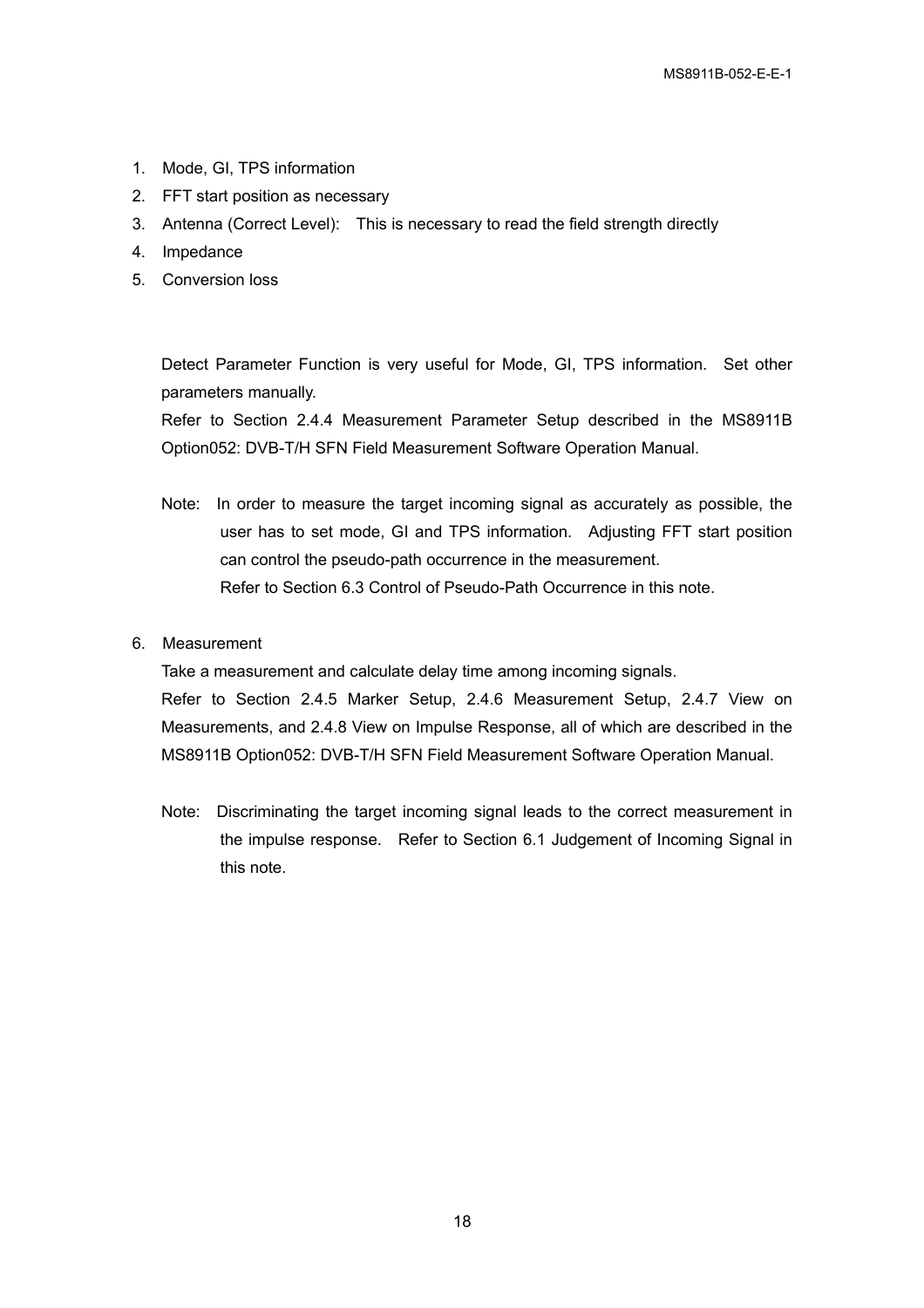#### **Section 6 Measurement Key Points**

#### **6.1 Judgement of Incoming Signal**

In order to correctly measure the field strength under SFN environment, it is very important to judge the target incoming signal from among several incoming signals.

The following conditions can be helpful to judge the incoming signal.

- 1. Delay time difference among incoming signals or the information of which incoming signal from the station will arrive first have to be figured out.
- 2. If there is no information, delay time can be assumed with the other methods.

Refer to Section 6.4 Emphasizing on the target incoming signal in this note.

This software is displaying the highest level's incoming signal as main signal at the location of time 0. When the user can know the station delivering the incoming signal by the antenna adjustment, incoming signal for another broadcast station is thought to be existing at the location of the assumed delay time. Even if the user cannot know the detailed information about delay time, only figuring out which incoming signal arrives first would be more helpful to assume the station delivering incoming signal.



**Figure 6.1 Judgement of Incoming Signal** 

(When Knowing Delay Time among Broadcast Stations (=Td))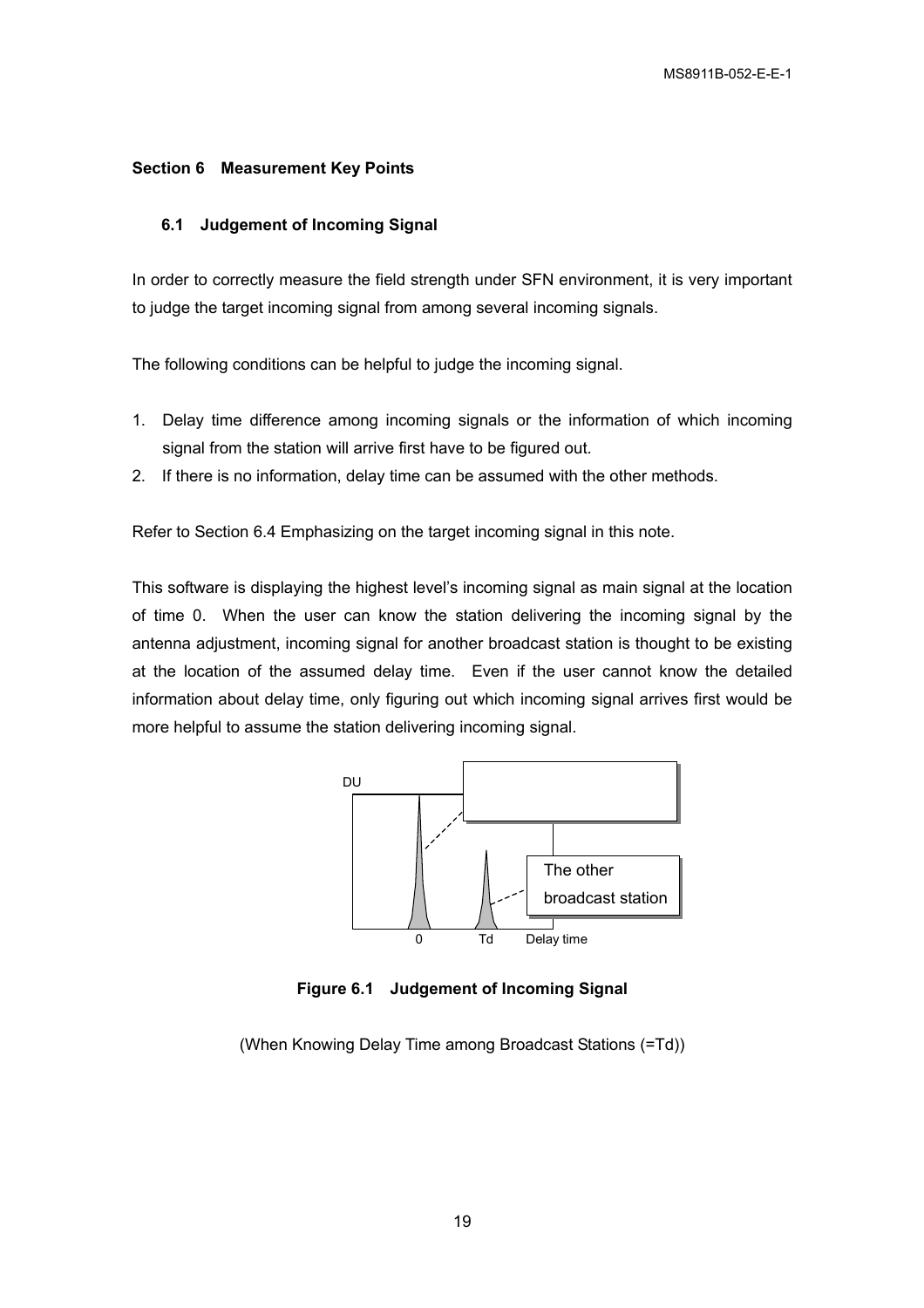#### **6.2 When Level Relationship among Incoming Signals is Reversed**

When the level relationship among incoming signals is reversed while measuring the height pattern for two incoming signals, the phenomenon in the figure 6.2 might occur.



**Figure 6.2 Reversion Phenomenon** 

When the level size is reversed, delay signal (other than time 0) is the incoming signal, which has been a main signal. However, delay time difference among each incoming signal is not changed.

For the countermeasure, marker position can be displaced symmetrically, based on the delay time 0. Symmetric displacement can be done by pressing the code key of +/−. See Figure 6.3.

- Note: Reversion phenomenon of the incoming signal level might occur in the following conditions.
- 1. When DU ratio between the target incoming signal and the other ones is small
- 2. When antenna height is changed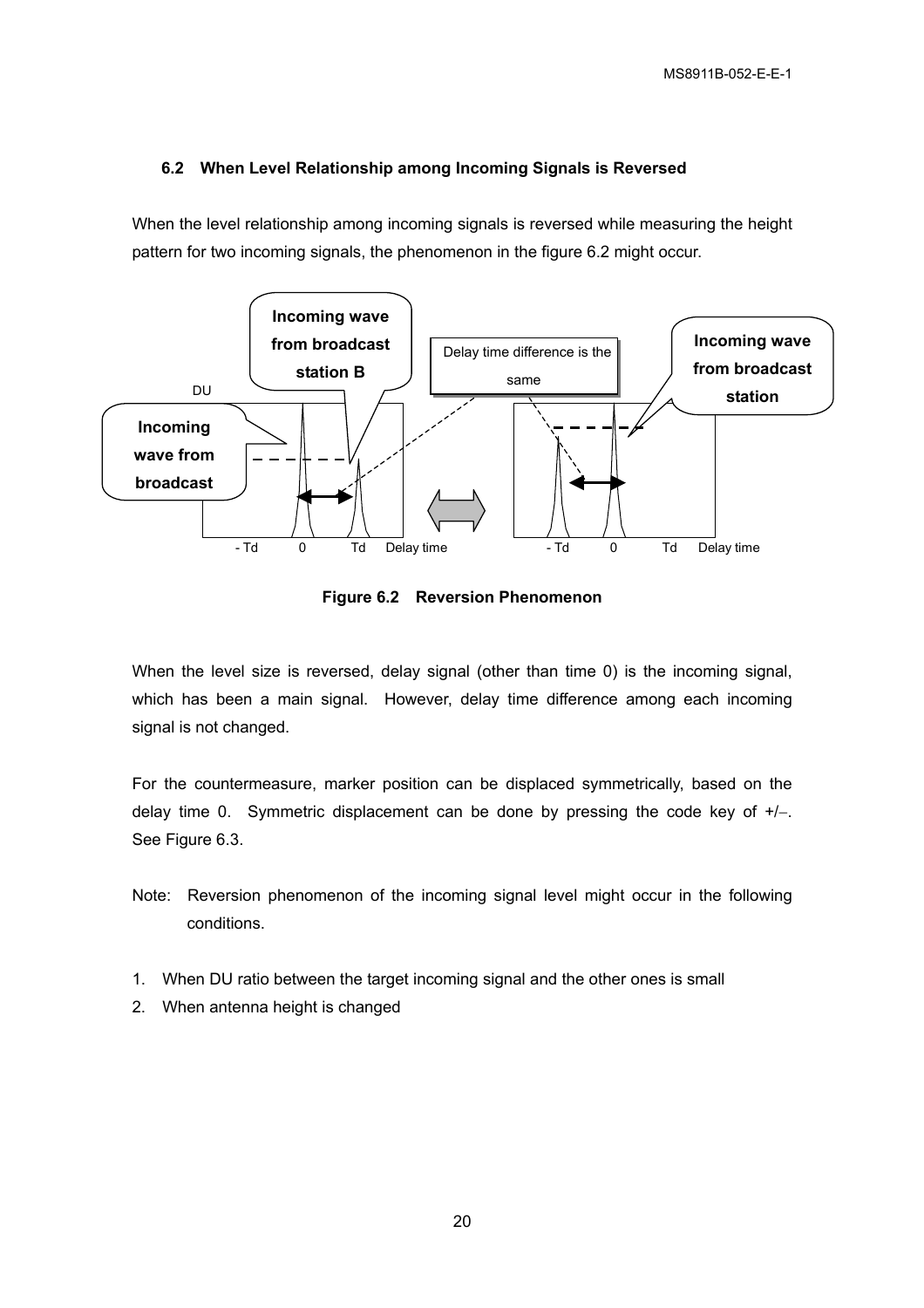

**Figure 6.3 Marker Migration by Code Key (**+**/**−**)** 

**(When Level Relationship is Reversed)**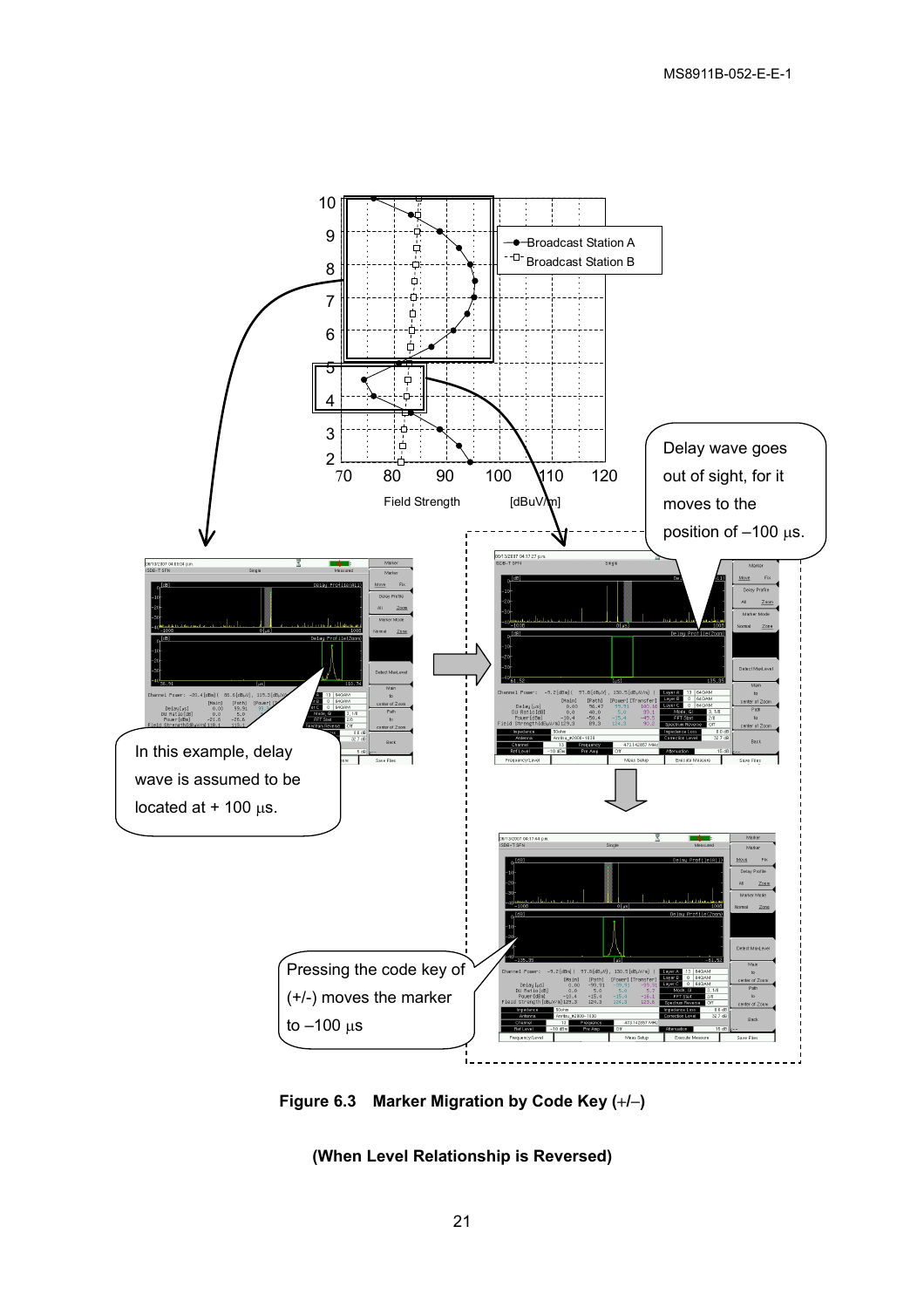#### **6.3 Pseudo-path Occurrence (FFT Start Position Adjustment)**

Pseudo-path might occur, depending on the condition such as DU ratio or delay time difference among incoming signals.

- 1. When there exists a strong delay signal over GI range
- 2. When there are a great number of incoming signals
- 3. When FFT start position is not appropriate

By adjusting the FFT start position so that the main delay signal is fit within the GI range, characteristic of transfer function method is improved and pseudo-path can be controlled. Refer to Section 3.3 Impulse Response in this note.

By adjusting the FFT start position to fit the main delay signal into the range of GI, characteristic of transfer function method can be improved and pseudo-path can be sometimes controlled. Refer to Section 3.3 Impulse Response in this note.



**Figure 6.4 FFT Start Position Adjustment** 

When simulating the GI range to include the main incoming signal, the rough standard is as shown in table 6.1. In this case, a starting point of the GI range is supposed to be T in the figure 6.4. However, note that pseudo-path is likely to occur with variability.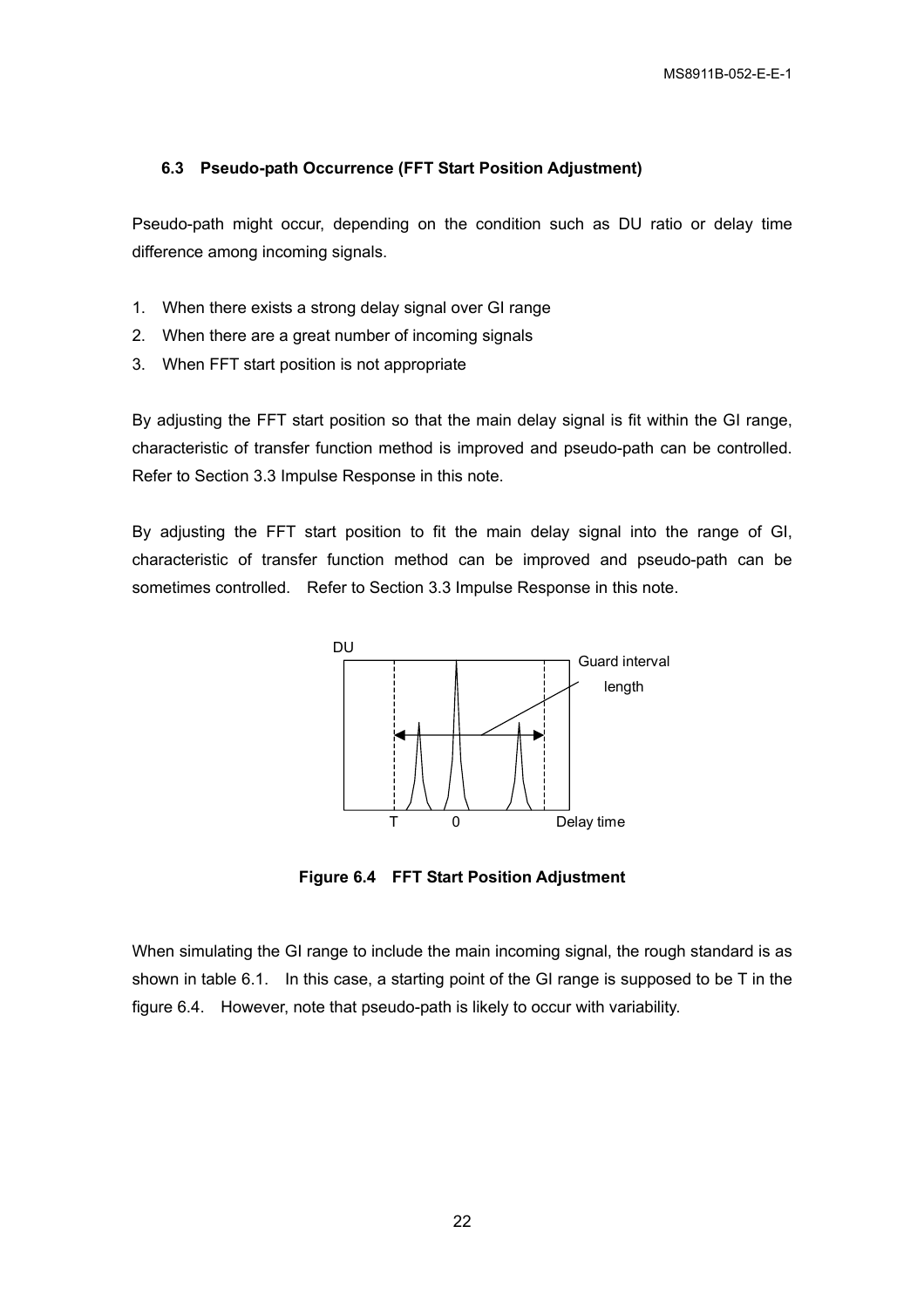| <b>T</b> Position  | <b>FFT Start Position</b> |
|--------------------|---------------------------|
| tΩ                 | $0/8$ to $8/8$            |
| - (Guard Interval) | 0/8 Fixed to 8/8 Fixed    |

| Table 6.1 FFT Start Position Standard |
|---------------------------------------|
|---------------------------------------|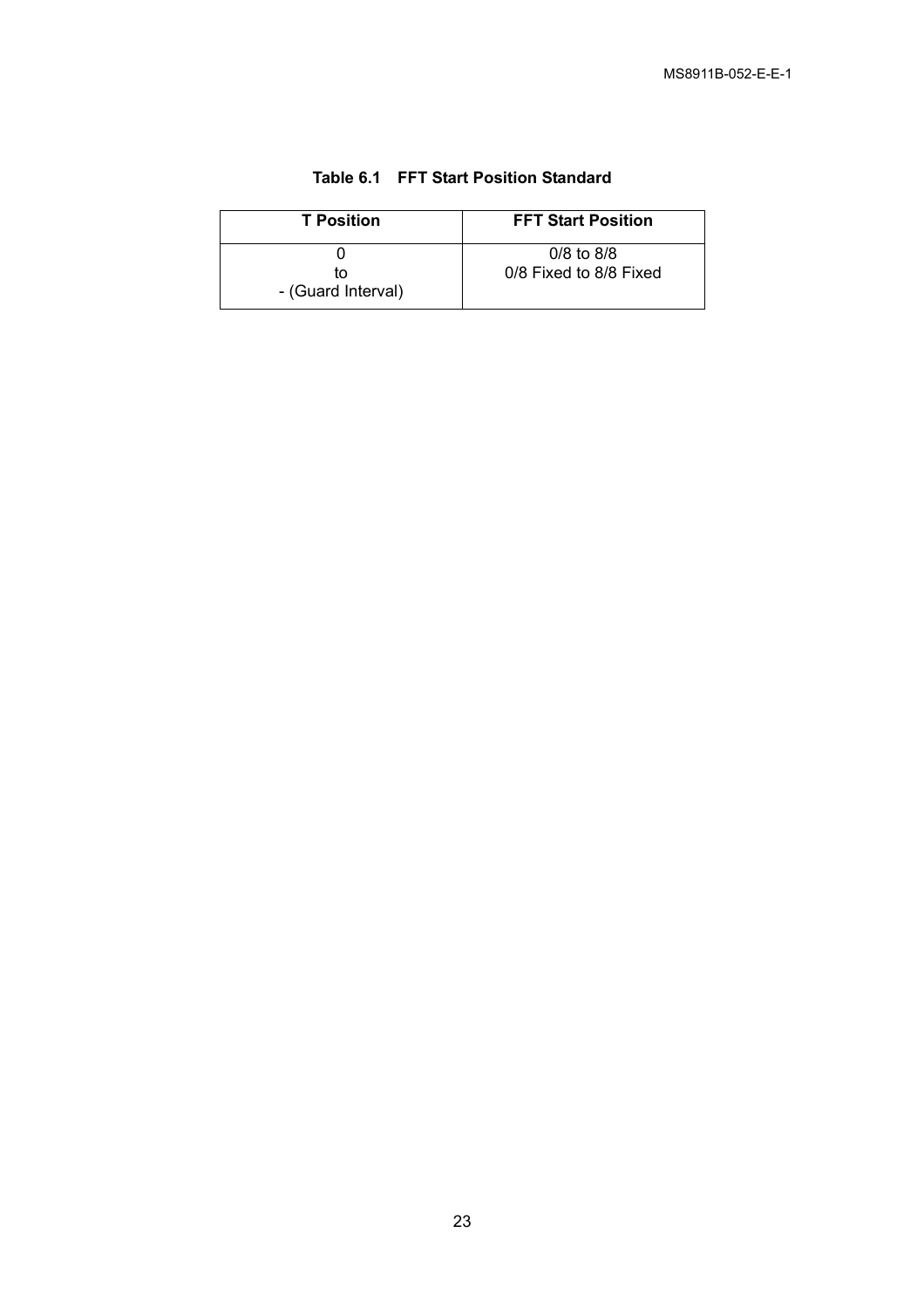#### **6.4 Emphasizing the Target Incoming Signal**

In order to emphasize the target incoming signal in the measurement of delay time, please try the following methods.

- 1. Change the antenna direction
- 2. Use a non-directional antenna or weak-directional antenna, such as dipole antenna
- 3. Prepare several high-directional antennas, direct each antenna toward the target broadcast station and combine each antenna's signal.

By changing the directional characteristic and reducing DU among incoming signals, direct signal from each broadcast station can be easily seen. (See figure 6.5)



**Figure 6.5 Impulse Response Examples by the Directional Characteristic Difference** 

#### **(Left: Strong-directional antenna, Right: Weak-directional antenna)**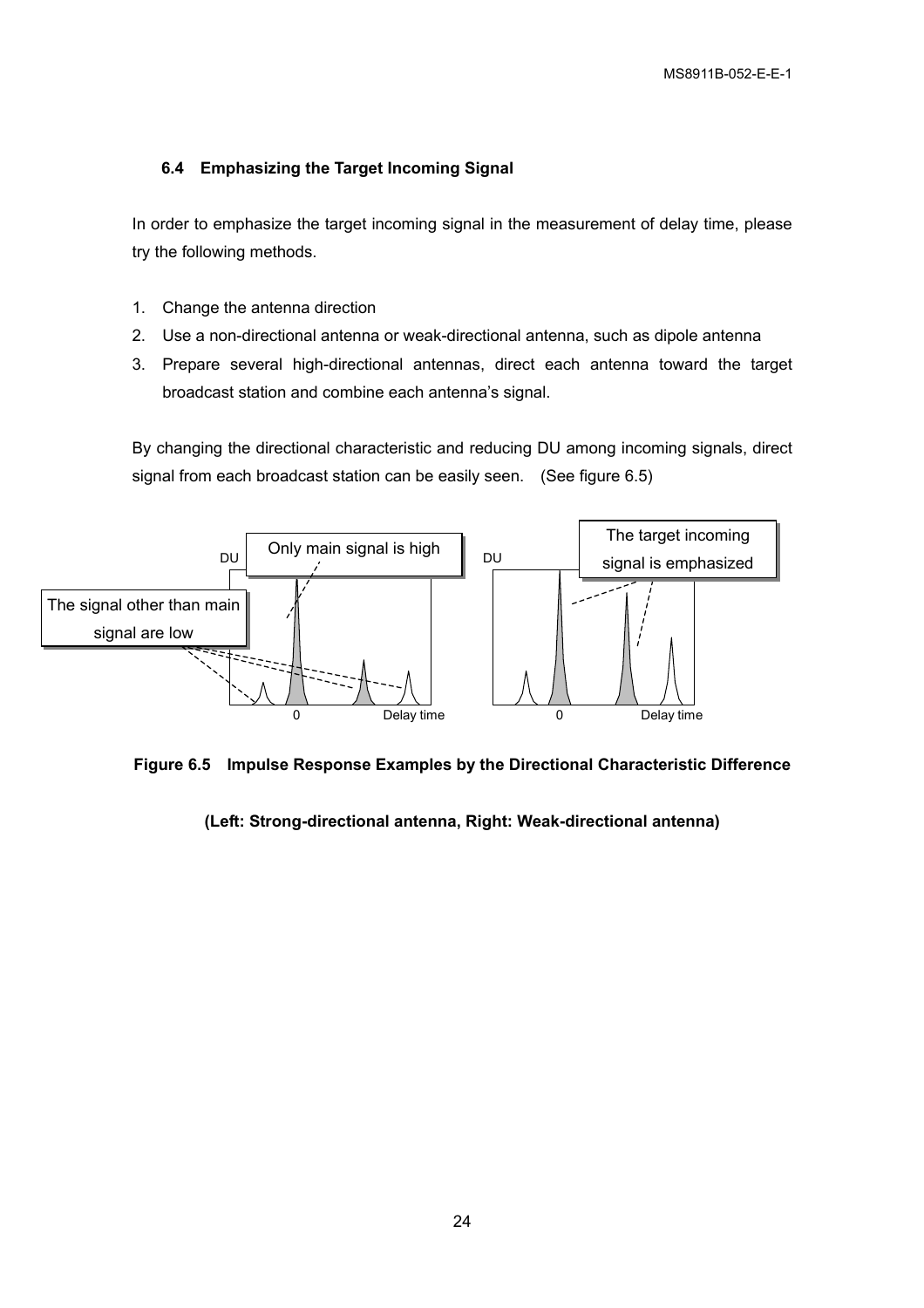#### **Section 7 Measurement Display**



#### **7.1 Measurement Example Without Status Display**



#### **Figure 7.1 Measurement Example**

**(Figure above: when there is not delay signal,** 

 **Figure lower: DU = 3 dB, when there is 100-**µ**s delay signal)**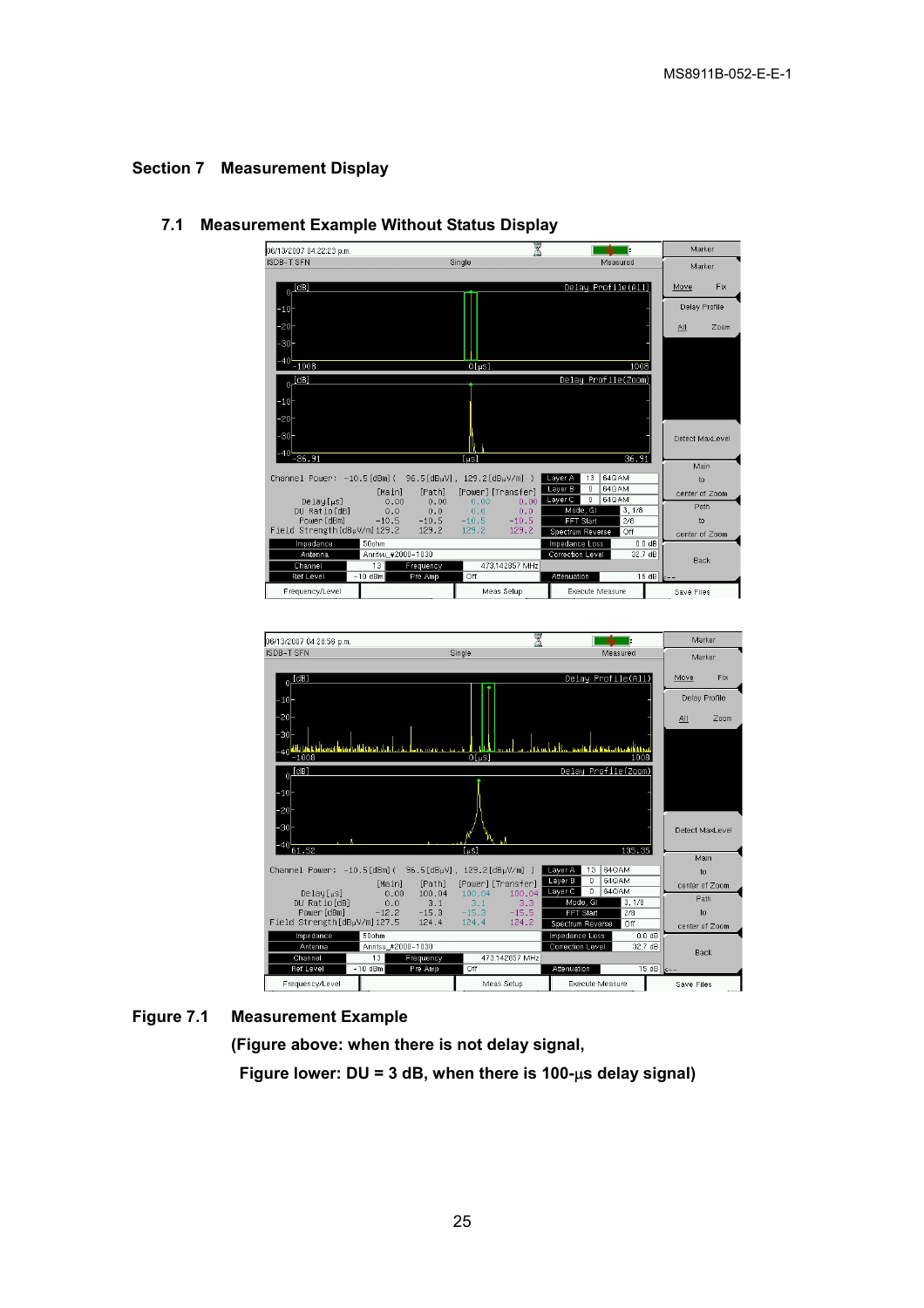#### **7.2 Measurement Example**



**Figure 7.2 Display Example of "Modulation Analysis Measurement Uncertainty". (Delay signal: DU= 3dB, 1000** µ**s)** 

When a delay signal exceeding over GI or many incoming signal exist, all of which deteriorate signal quality, the upper line of "Modulation Analysis Measurement Uncertainty" might sometimes light up. In this case, the wrong measurements might be displayed, so the user has to check whether or not the measurements are right.

When the measurements are wrongly displayed, the following phenomenon might appear. When the line of "Modulation Analysis Measurement Uncertainty" appears on the screen, please remeasure again to check the measurement.

Figure 7.3 shows that display values of [Delay Signal] and [Power] are different, when marker is adjusted to the target delay signal.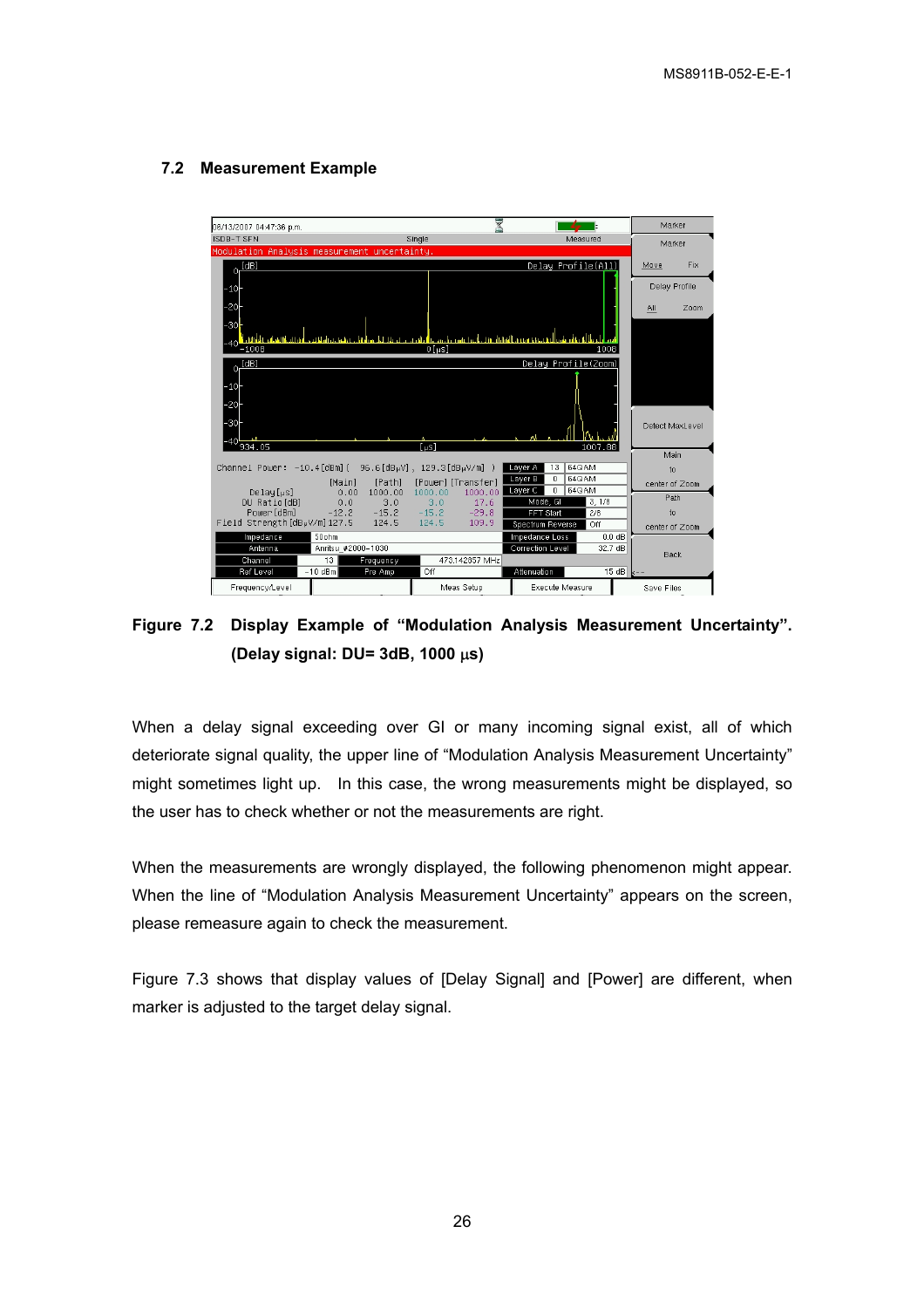

**Figure 7.3 Example when the Measurements are Wrongly Displayed (When the values of delay signal and power are different)** 

- Notes: Measurements of [Delay Signal] are usually calculated from the result of [Power] (Power Spectrum Method). And if the values are different as the figure 7.3 shows, the following situations might be the reason.
- 1. Delay signal is wrongly taken away for a poor judgement of pseudo-path
- 2. When a pseudo-path is remained by a poor judgement of pseudo-path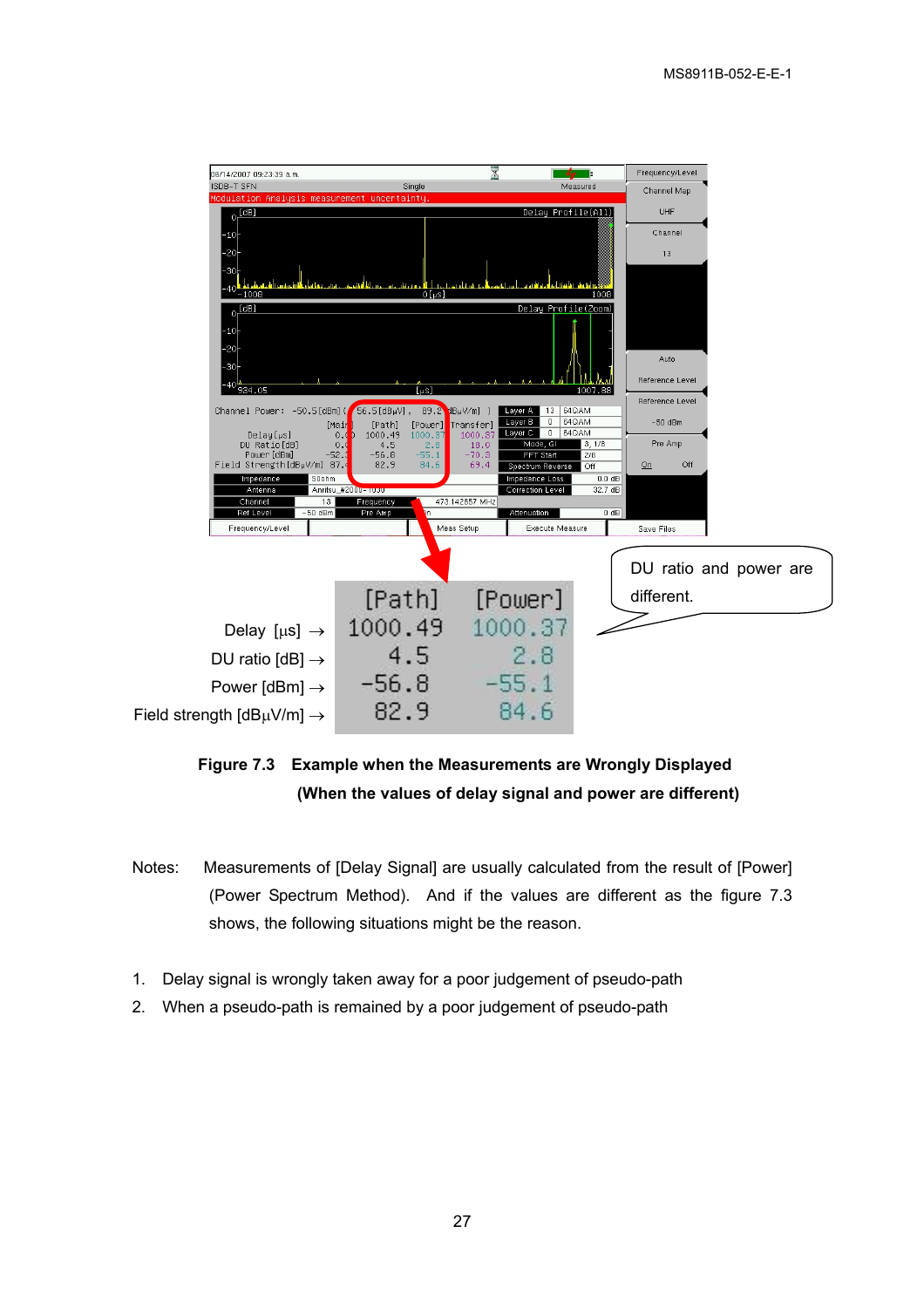#### **Section 8 Glossary**

|                  | Reference Level: Signal level standard, which is input to the MS8911B. When there |
|------------------|-----------------------------------------------------------------------------------|
|                  | exists a signal only within the channel of measuring object, reference            |
|                  | level corresponding to a signal level becomes the optimal value.                  |
| Sidelobe:        | This means a part which is spreading like a fan, centering around an              |
|                  | actual delay time, when each incoming signal is displayed on the impulse          |
|                  | response.                                                                         |
| Total Level:     | Signal power including all the incoming signals. This indicates the level         |
|                  | measurements such as MS8911B-050.                                                 |
| Delay time:      | This indicates a delay time of incoming signal, when main signal is based         |
|                  | However, under SFN, since delay adjustment is included, path<br>on.               |
|                  | difference cannot be necessarily converted, by using delay time.                  |
| Delay signal:    | This indicates a signal existing when the delay time for impulse response         |
|                  | is other than 0.                                                                  |
| Incoming signal: | Signal reaching to the reception edge. This includes all the signal, such         |
|                  | as main signal or delay signal.                                                   |
| Main signal:     | This indicates the highest level signal of impulse response. Usually, this        |
|                  | means the direct signal.                                                          |
|                  | (Time of main signal is 0, which is delay time reference)                         |
| DU:              | Desired vs Undesired. Ratio between signal and undesired signal.                  |
| ERP:             | <b>Effective Radiation Power</b>                                                  |
| SFN:             | <b>Single Frequency Network</b>                                                   |
|                  |                                                                                   |